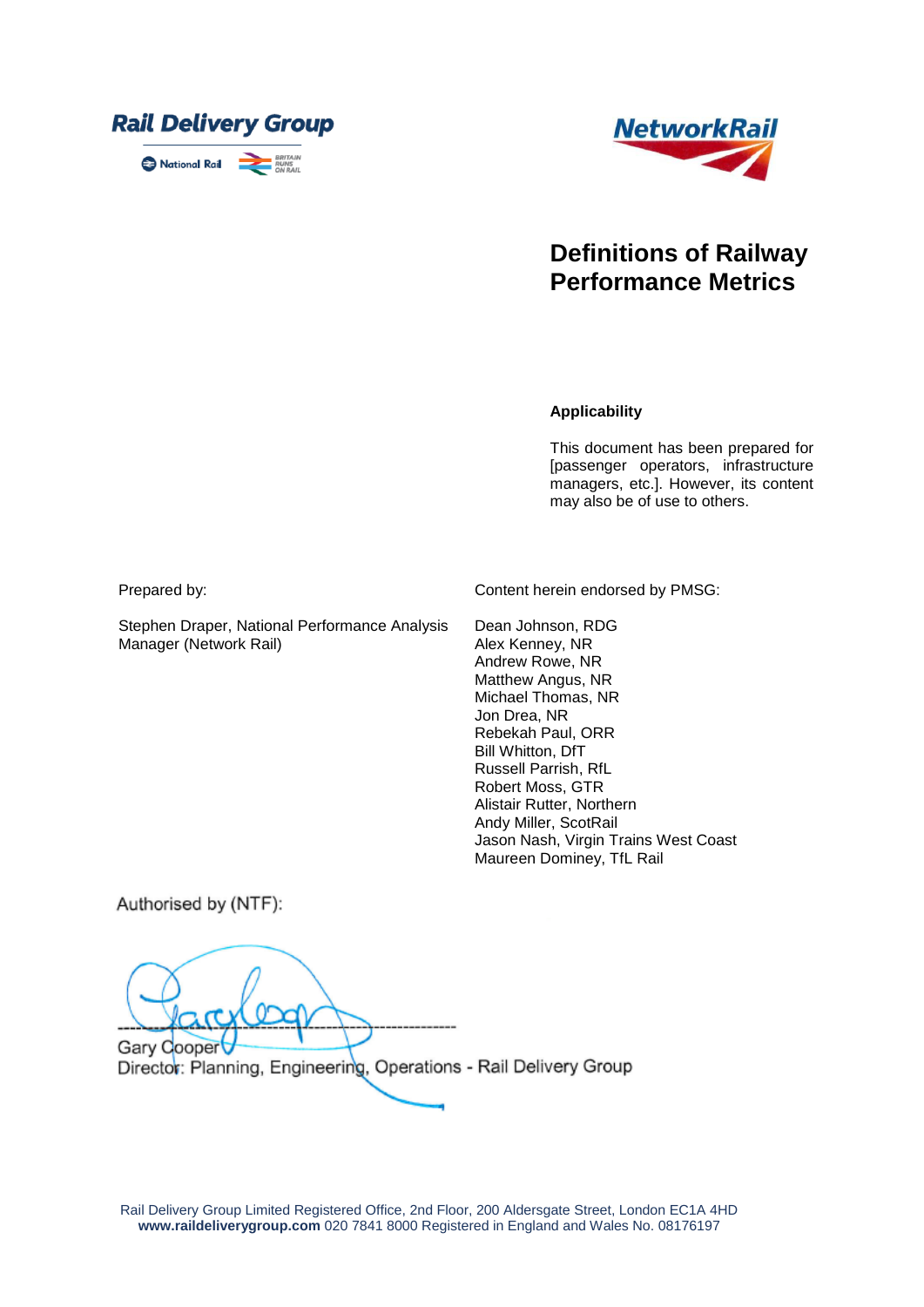# **Issue record**

| <b>Issue</b> | Date             | <b>Comments</b>                                                                                         | Author(s)                                                             |
|--------------|------------------|---------------------------------------------------------------------------------------------------------|-----------------------------------------------------------------------|
| 1.0          | 01 February 2017 | Original document                                                                                       | Network Rail - National<br>Performance Team                           |
| 2.0          | 10 August 2017   | As per recommendations from<br>the ORR Independent Reporter<br>Audit                                    | Network Rail - National<br>Performance Team                           |
| 2.1          | 06 October 2017  | As per feedback from members<br>of PMSG - addition of Metro<br>metric for 'turn-up-and-go-<br>services' | Network Rail - National<br>Performance Team                           |
| 2.2          | 25 October 2017  | National Task Force (NTF)<br>Endorsement                                                                | Network Rail - National<br>Performance Team / NTF<br>Delivery Manager |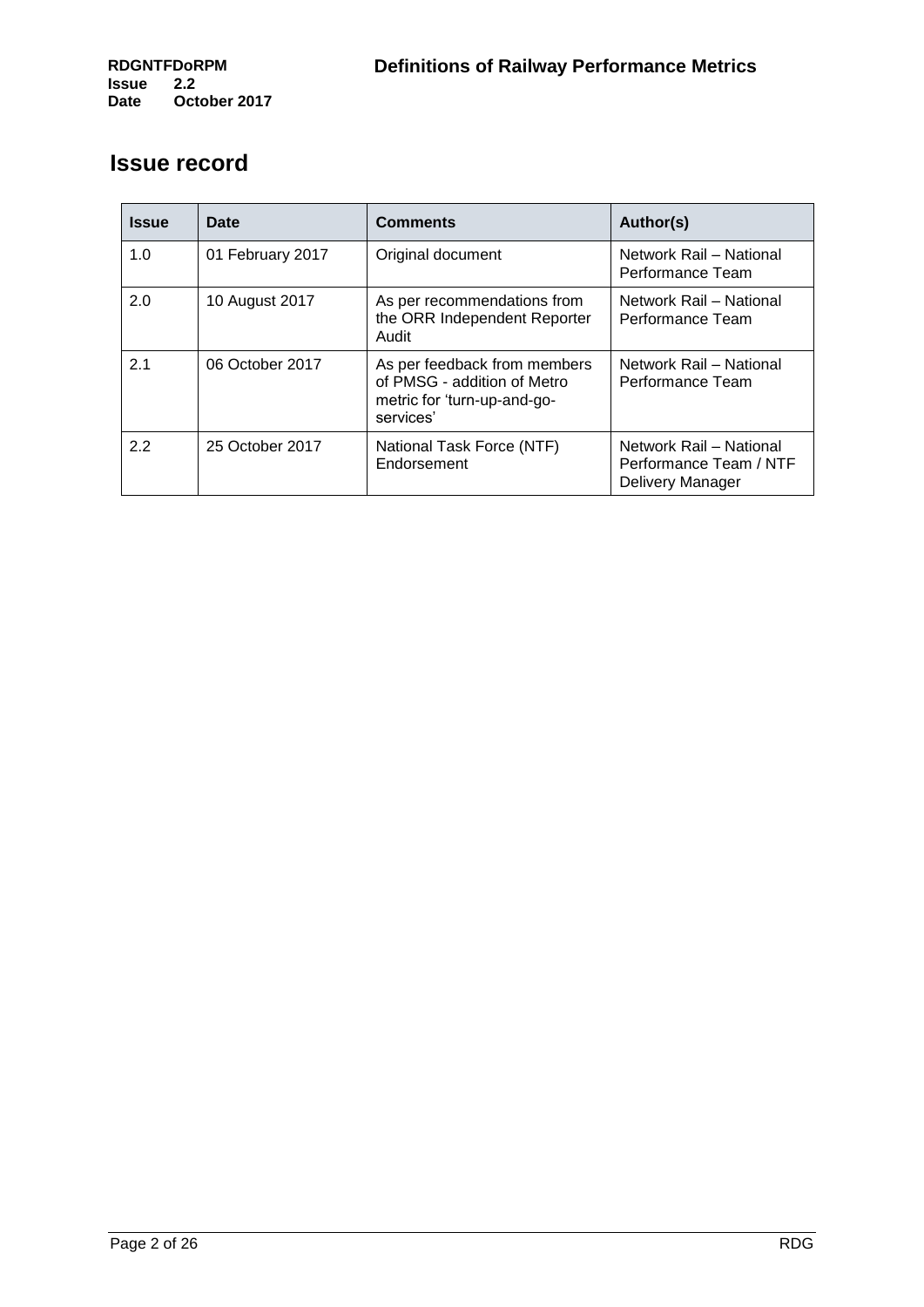# **Table of Content**

| 1                                                                              |  |  |  |
|--------------------------------------------------------------------------------|--|--|--|
| 1.1                                                                            |  |  |  |
| 1.2                                                                            |  |  |  |
| 1.3                                                                            |  |  |  |
| $\overline{2}$                                                                 |  |  |  |
|                                                                                |  |  |  |
| 2.1<br>2.2                                                                     |  |  |  |
| 2.3                                                                            |  |  |  |
| 2.3.1                                                                          |  |  |  |
| 2.3.2                                                                          |  |  |  |
|                                                                                |  |  |  |
|                                                                                |  |  |  |
| 2.3.2.3                                                                        |  |  |  |
| 2.3.2.4                                                                        |  |  |  |
| 2.3.2.5                                                                        |  |  |  |
| 2.3.2.6                                                                        |  |  |  |
| 2.3.2.7                                                                        |  |  |  |
| 3.1                                                                            |  |  |  |
| 3.1.1                                                                          |  |  |  |
| 3.1.1.1                                                                        |  |  |  |
| 3.1.1.2                                                                        |  |  |  |
| 3.1.1.3<br>3.1.1.4                                                             |  |  |  |
| 3.1.2                                                                          |  |  |  |
| 3.1.2.1                                                                        |  |  |  |
| 3.1.2.2                                                                        |  |  |  |
| 3.1.2.3                                                                        |  |  |  |
|                                                                                |  |  |  |
| 3.2.1                                                                          |  |  |  |
| 3.2.2                                                                          |  |  |  |
| 3.2.2.1                                                                        |  |  |  |
| 3.2.2.2                                                                        |  |  |  |
| 3.2.2.3                                                                        |  |  |  |
| 3.2.3                                                                          |  |  |  |
| 3.2.3.1                                                                        |  |  |  |
|                                                                                |  |  |  |
| 3.2.4                                                                          |  |  |  |
| 3.2.4.1                                                                        |  |  |  |
| 3.2.4.2                                                                        |  |  |  |
|                                                                                |  |  |  |
| 3.3                                                                            |  |  |  |
| Average Passenger Lateness (APL) and Total Passenger Lateness (TPL)13<br>3.3.1 |  |  |  |
| 3.3.1.1                                                                        |  |  |  |
| 3.3.1.2                                                                        |  |  |  |
|                                                                                |  |  |  |
| 4                                                                              |  |  |  |
| 4.1                                                                            |  |  |  |
| 4.1.1                                                                          |  |  |  |
| 4.1.1.1                                                                        |  |  |  |
| 4.1.1.2                                                                        |  |  |  |
|                                                                                |  |  |  |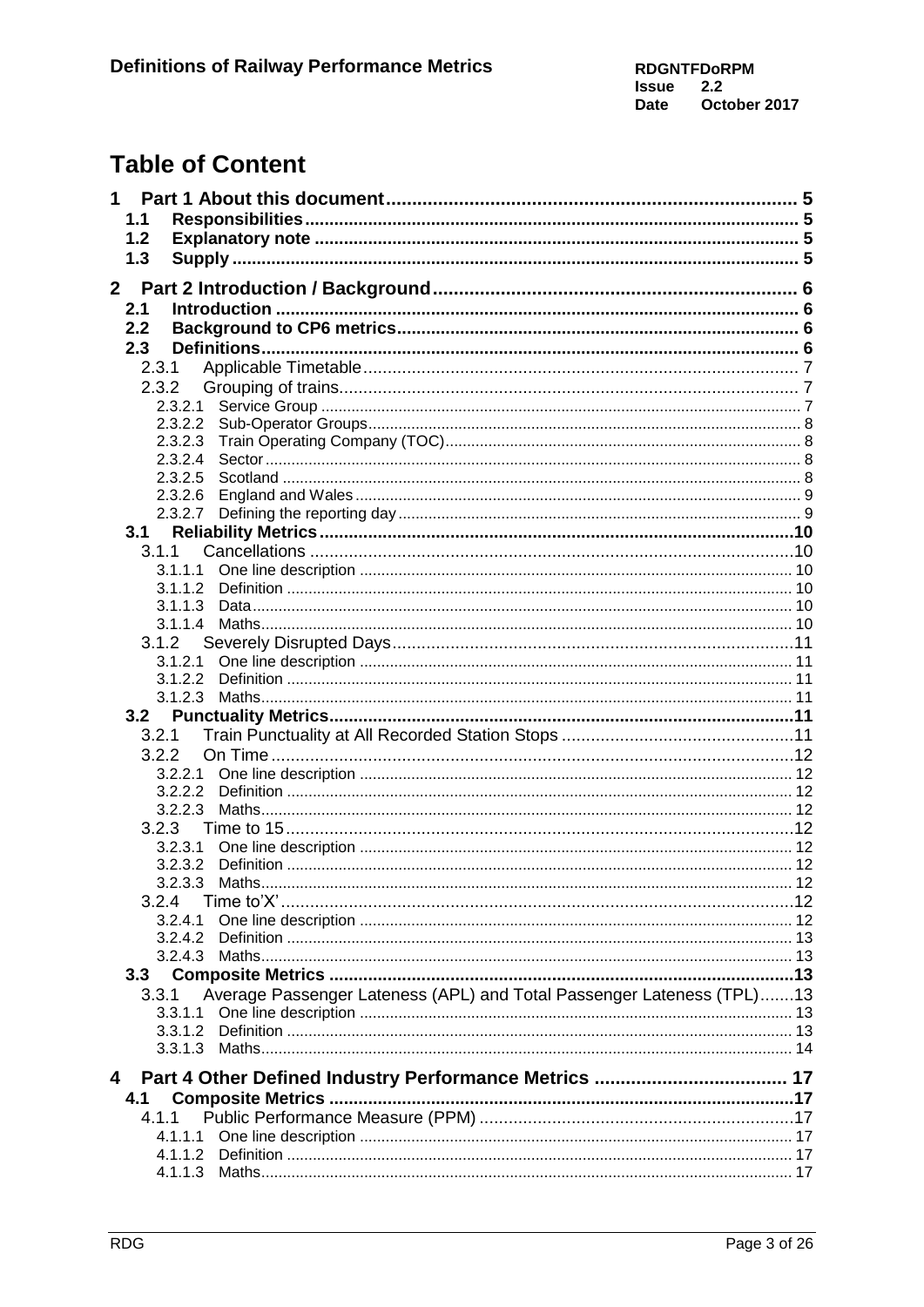| 4.1.3          |                                                                            |  |
|----------------|----------------------------------------------------------------------------|--|
|                |                                                                            |  |
|                | 4.1.3.2                                                                    |  |
|                |                                                                            |  |
|                |                                                                            |  |
|                | 4.2.1                                                                      |  |
|                |                                                                            |  |
|                | 4.2.1.2                                                                    |  |
|                | 4.2.1.3                                                                    |  |
| 5              |                                                                            |  |
|                |                                                                            |  |
| 5.1            |                                                                            |  |
| 5.2            |                                                                            |  |
| 5.3            |                                                                            |  |
| 5.4            | D: Stations Included in the Punctuality Metrics (Not currently required)21 |  |
| 5.5            |                                                                            |  |
| 5.6            |                                                                            |  |
| 5.7            |                                                                            |  |
| 5.8            |                                                                            |  |
|                |                                                                            |  |
| 6              |                                                                            |  |
| $\overline{7}$ |                                                                            |  |
| 7.1            |                                                                            |  |
| 7.2            |                                                                            |  |
| 7.3            |                                                                            |  |
| 7.4            |                                                                            |  |
| 7.5            |                                                                            |  |
| 7.6            |                                                                            |  |
| 7.7            |                                                                            |  |
| 7.8            |                                                                            |  |
| 7.9            |                                                                            |  |
|                |                                                                            |  |
| 8              |                                                                            |  |
| 8.1            |                                                                            |  |
| 8.2            |                                                                            |  |
| 8.3            |                                                                            |  |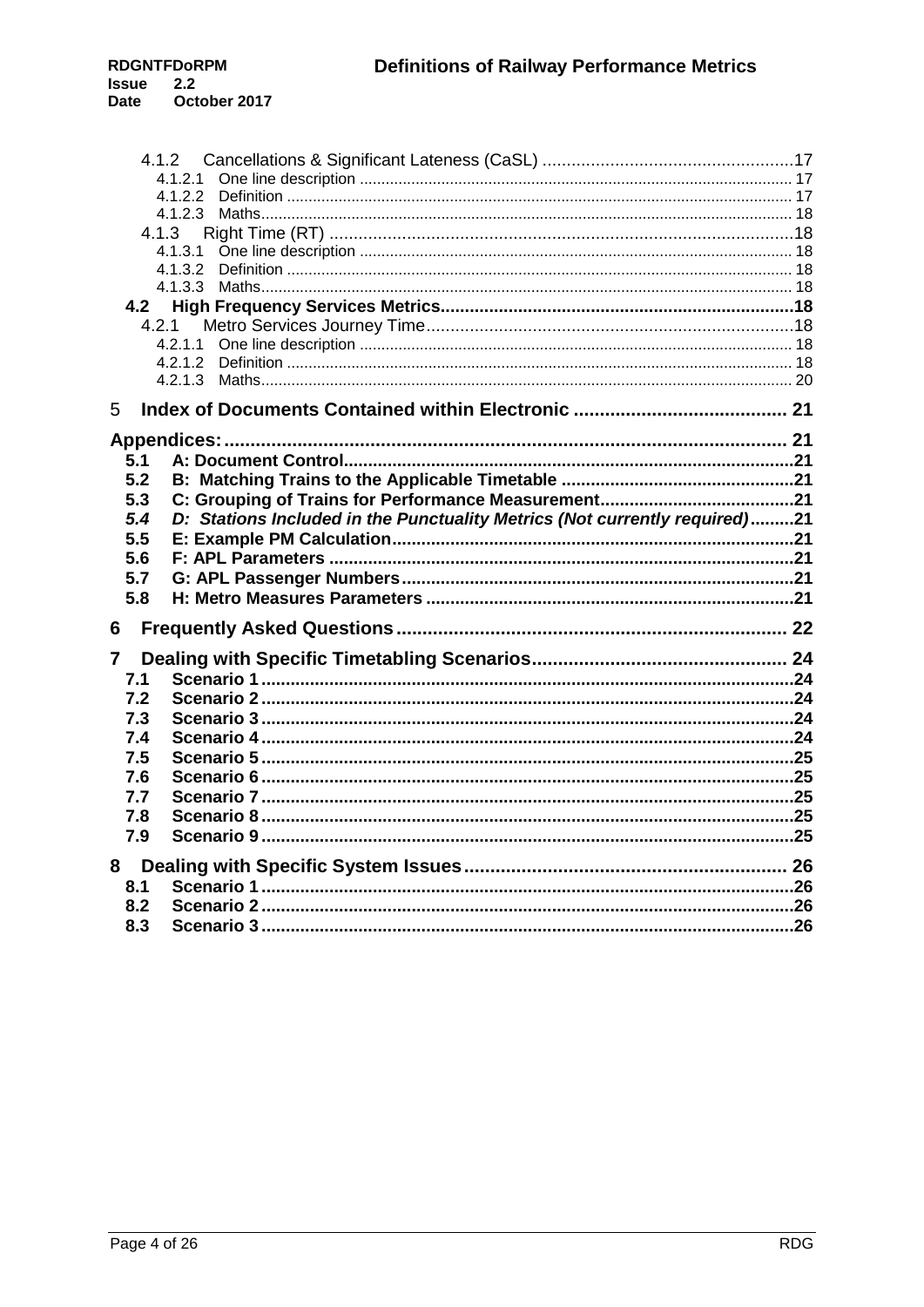# **1 Part 1 About this document**

# **1.1 Responsibilities**

Copies of this document should be distributed by RDG members to persons within their respective organisations for whom its content is relevant**.**

# **1.2 Explanatory note**

This document contains the official definitions of the performance metrics, including those which have been formally agreed by the National Task Force (NTF) and will be used as UK official railway statistics from April 1st 2019 (the beginning of Network Rail Control Period 6). It replaces and supersedes the previous PPM definition document; last updated in 2014.

# **1.3 Supply**

Copies of this document may be obtained from the NR Industry Performance Sharepoint site and RDG members' web site.

For further information please contact:

Network Rail National Performance Team [\(nrindustryperformance@networkrail.co.uk\)](mailto:nrindustryperformance@networkrail.co.uk) National Task Force Delivery Manager [\(dean.johnson@raildeliverygroup.com\)](mailto:dean.johnson@raildeliverygroup.com)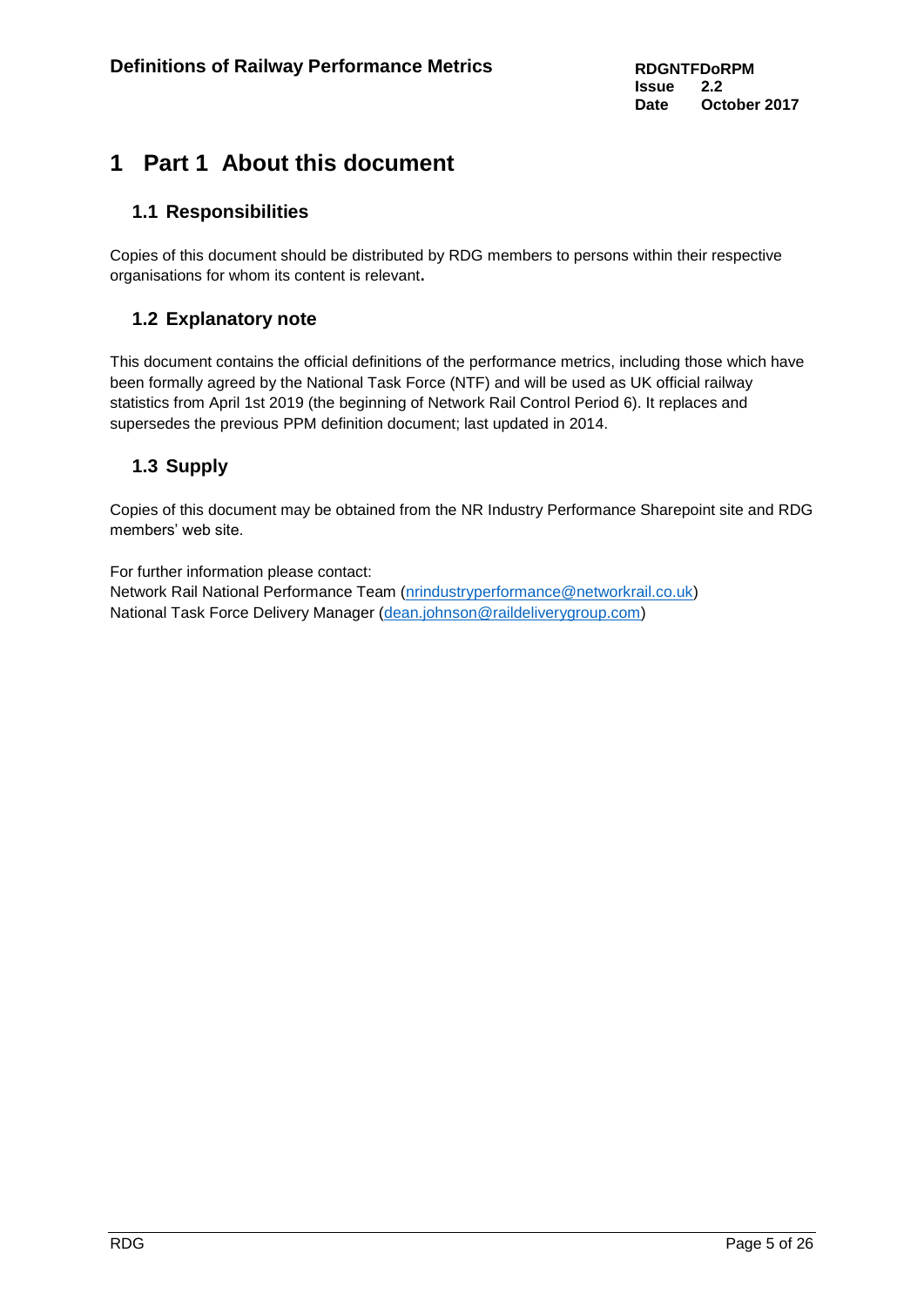# **2 Part 2 Introduction / Background**

# **2.1 Introduction**

The UK railway industry describes the punctuality and reliability of the passenger train service using a variety of standard terms. This ensures that stakeholders and the public can compare, with confidence, the performance figures collated and published by different organisations within the industry.

This document is managed by the cross-industry Performance Measurement Steering Group (chaired by Network Rail and reporting to NTF) and any proposals for change or clarification to any metric should be made to that group.

The responsibility for producing the official performance statistics for the industry at the end of each financial period or year lies with Network Rail.

# **2.2 Background to CP6 metrics**

Transport Focus research showed that passengers think the rail industry does not care if they are 'a bit late'. In CP5, trains are only measured at their final destination and even if they are five or 10 minutes late, they are still considered to be 'on time'. This can damage the trust some passengers have in the industry and it says to them that it lacks the ambition to give them the best possible service. The CP5 industry performance measures do not align Network Rail and Train Operating Company (TOC) objectives and they are also a different currency to the commercial performance regime.

The industry wants to improve the way it measures performance to better reflect its objective of delivering passengers to their destination on time. To re-enforce the culture of an on time railway, where every minute of delay to a passenger journey matters, the industry will move to measuring performance along the whole of a train's journey – not just at its terminating destination. The new measures should improve the trust people have with the industry as it tells them it is striving for the best possible punctuality. It also re-emphasises the importance of performance to the people who use the railway and the economy it serves.

Cross-industry agencies - including Network Rail, The Department for Transport (DfT), The Office of Rail and Road (ORR), Rail Delivery Group (RDG) and Transport Focus - worked together to define a basket of new performance measures. These were endorsed for use in CP6 by the National Task Force (NTF) in March 2016. Since this date, they have been trialled and published internally in 'shadow running' by the Network Rail National Performance Team. The metrics were officially launched to the public in July 2017.

# **2.3 Definitions**

The industry has a clear separation between availability and performance and this dictates the timetable against which performance metrics are measured.

Availability measures the ability of the industry to offer a train service to the public and captures planned alterations to service levels made before the day.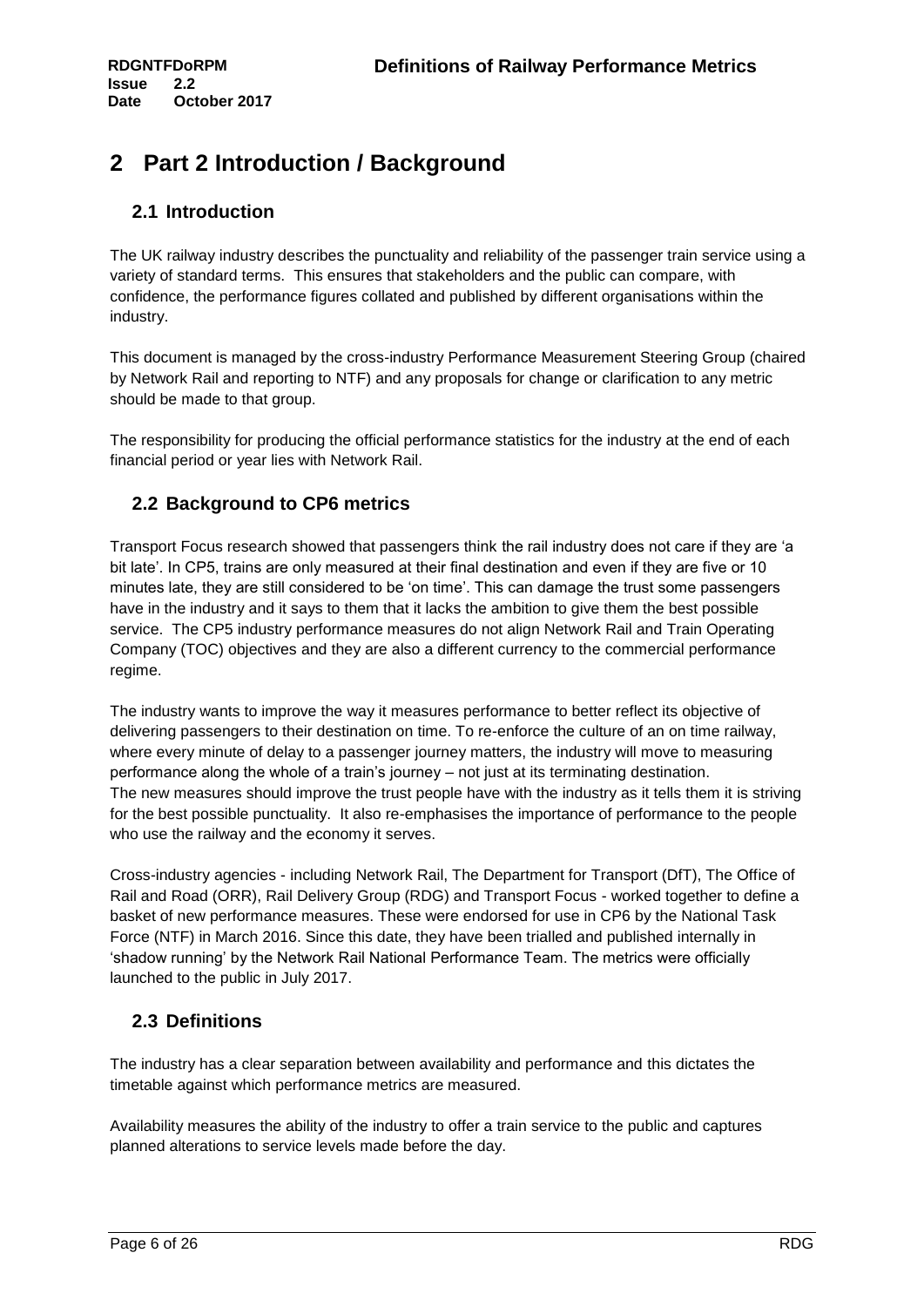Performance measures the ability of the industry to deliver the timetable as advertised to the public at 22:00 the day before operation. All performance metrics (unless specified otherwise) are therefore measured against the Applicable Timetable, as defined below, and always refer to the Public (rather than Working) timetable times. For further detail around the definition of the train service please refer to Appendix B: '*Matching Trains to the Applicable Timetable*' in the Electronic Appendices.

## **2.3.1 Applicable Timetable**

This means, in respect of any particular day, the passenger timetable which reflects the working timetable for the Passenger Services required to be drawn up by Network Rail in accordance with the Track Access Conditions, as at 22:00 on the immediately preceding day, being the Timetable for that particular day, as amended from time-to-time to reflect the following:

- any amendment to the working timetable for the Passenger Services under the applicable Rules of the Route or Train Planning Rules (formerly the Rules of the Plan);
- any amendment to the working timetable for the Passenger Services under Condition H of the Track Access Conditions; and
- any amendment which is required to the Timetable to reflect the introduction, removal or alteration of a service by the Franchise Operator.

If the applicable timetable in the system at 22:00 on the previous day is not that which has been agreed between Network Rail and the Train Operating Company (TOC) and as advertised to the public, all performance metrics will be measured against the timetable that was actually advertised. Network Rail may in these incidences seek evidence from the operator as to how the public were informed of the timetable and if in doubt get confirmation from the franchising authority and ORR on which timetable to use. See FAQs document for examples of circumstances where clarification might be required.

Network Rail calculates performance metrics for all franchised operators (including MerseyRail and Rail for London concessions) plus the following open access passenger operators which are deemed by the ORR to operate a core passenger service as part of the UK national rail offering:

- Hull Trains
- Grand Central
- Heathrow Express

All the metrics include the performance of all publically advertised trains (in line with the conditions for the Applicable Timetable) operated by these companies even if the service operates fully off the Network Rail owned network (for example Dalston Junction to New Cross).

## **2.3.2 Grouping of trains**

As part of the timetable planning process each train, at all locations on its route, is allocated to an eight digit train service code (TSC). The TSC is then used to further group the train into the below groupings which are used to report official performance statistics. A train may change TSC on route; which may also mean it changes service group – and even TOC – on departure from a booked station stop (see Appendix C: *'Grouping of trains for performance measurement'* in the Electronic Appendices for examples). The general principle, unless stated otherwise, is that TSC at the point of measurement is used.

## **2.3.2.1 Service Group**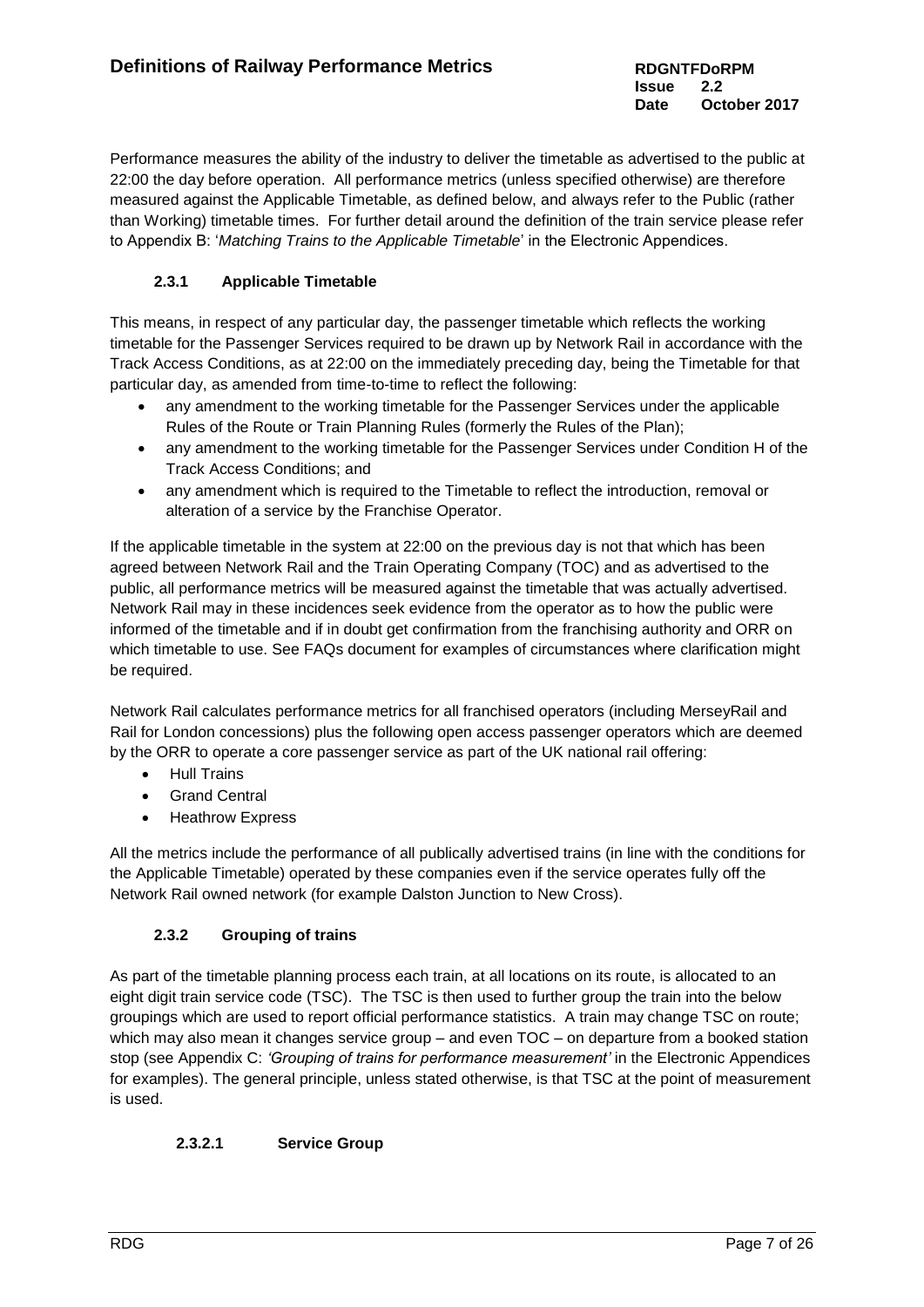A service group is a collection of TSCs within a TOC with similar characteristics and is used and defined in the Schedule 8 Performance Regime. A TSC can only appear in one service group and all passenger TSCs are allocated to a service group. A service group can only contain TSCs owned by the same Train Operating Company. The decision of which TSCs make up each service group is made by the TOC and its 'Lead' Network Rail Route and then verified by the ORR as part of the access rights process. The current groups are contained in Appendix C: *'Grouping of trains for performance measurement'* in the Electronic Appendices. A service group within Schedule 8 can be further split into **contract groups** which separate the trains by day of the week and time of day into peak and off-peak services based on the definition contained in the Track Access Agreement.

## **2.3.2.2 Sub-Operator Groups**

These groups break down the services run by a TOC into market groups (the current groups are contained in the Electronic Appendix C: *'Grouping of trains for performance measurement*). They were set up via NTF-OG with consultation from Transport Focus. At present they are used in the performance pages on the Network Rail website and in the Delivery Plan. Each sub-operator group should be defined as a collection of unique service groups within a single Train Operating Company (see below).

## **2.3.2.3 Train Operating Company (TOC)**

Every passenger train is operated by a Train Operating Company (in a few circumstances a train may change TOC on route) and every TSC is mapped to the owning TOC. A TOC's service definition is defined and managed by the franchising authority (e.g. The DfT or Transport Scotland) and set out in respective franchising agreements. The list of current TOCs used in official reporting of passenger performance is contained in Electronic Appendix C: *'Grouping of trains for performance measurement'.*

## **2.3.2.4 Sector**

Every TSC is linked to a sector, which broadly describes the characteristics of the train service. Sectors are loosely based on the old divisions within British Rail and this has resulted in some TOCs having services in more than one sector. The current TSC to Sector definitions are included in Electronic Appendix C: *'Grouping of trains for performance measurement'.* When a new TSC begins operation Network Rail will allocate it to a sector based on the following logic:

- If all other allocated TSCs operated by that TOC are in the same sector then apply that sector
- If the TSC was inherited from another TSC then inherit the sector it came from
- If the TSC is funded by the Scottish Government class as Scotland
- If the TSC operates a high speed inter-city style service class as Long Distance
- If the TSC operates into / out of London class as London & South East
- Otherwise class as Regional
- If in doubt, the ORR should arbitrate

## **2.3.2.5 Scotland**

All passenger trains which are funded by the devolved Scottish government are included in the Scotland official performance statistics. Note, therefore, that the Scotland figure does not contain all the trains that operate within Scotland (for example it excludes CrossCountry trains from Aberdeen to Edinburgh) and can contain trains which operate completely outside of Scotland.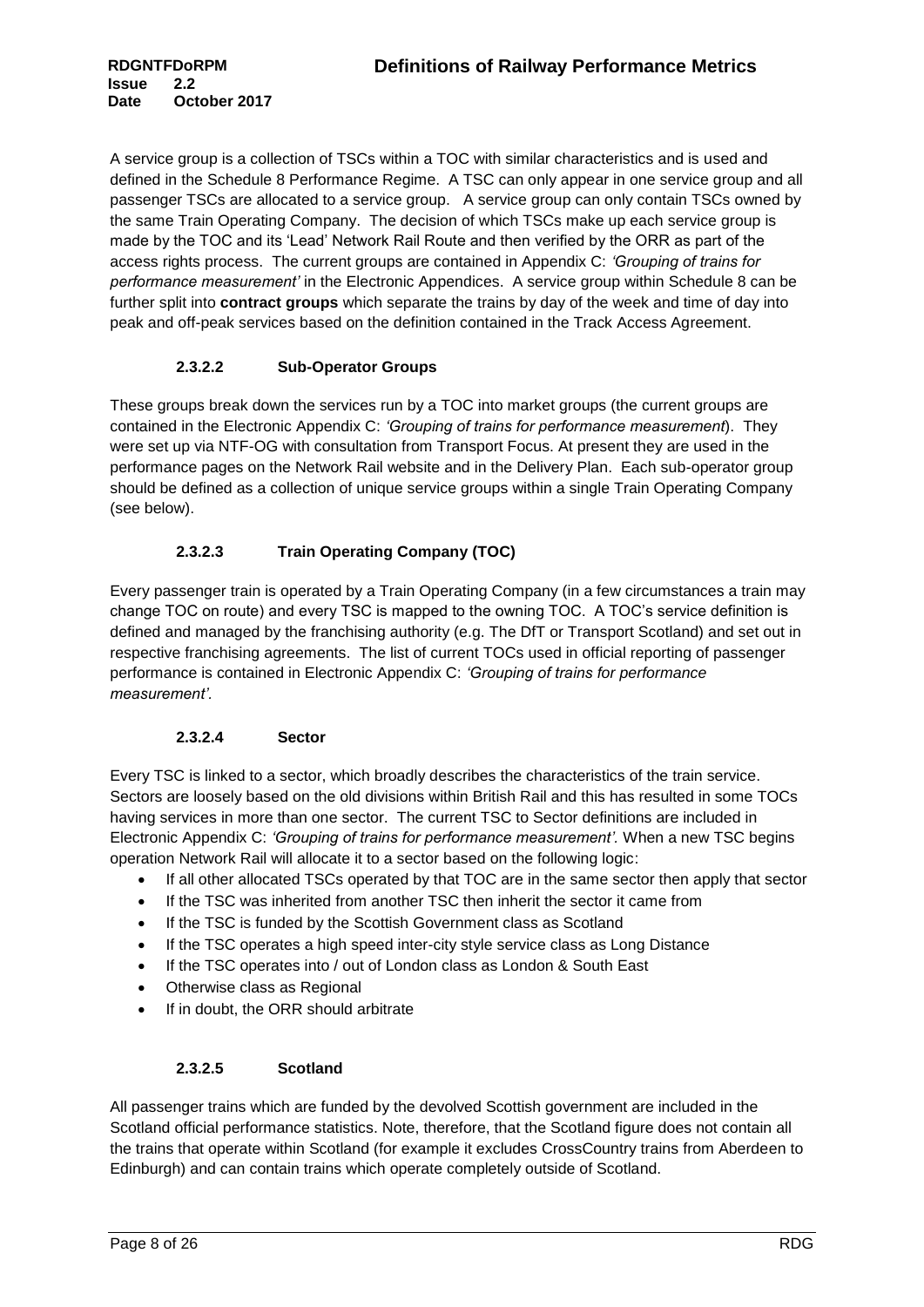#### **2.3.2.6 England and Wales**

All passenger train services in the applicable timetable which are not defined by "Scotland" are included in the England & Wales official performance statistics – note as above this can include train services which operate entirely within Scotland.

### **2.3.2.7 Defining the reporting day**

For reporting, trains which originated before 00:00 are included in the day of their origin, even in cases of terminating several hours later. It is the Origin Departure Date which defines the day. The same principle applies to the inclusion of trains in period and financial year reporting.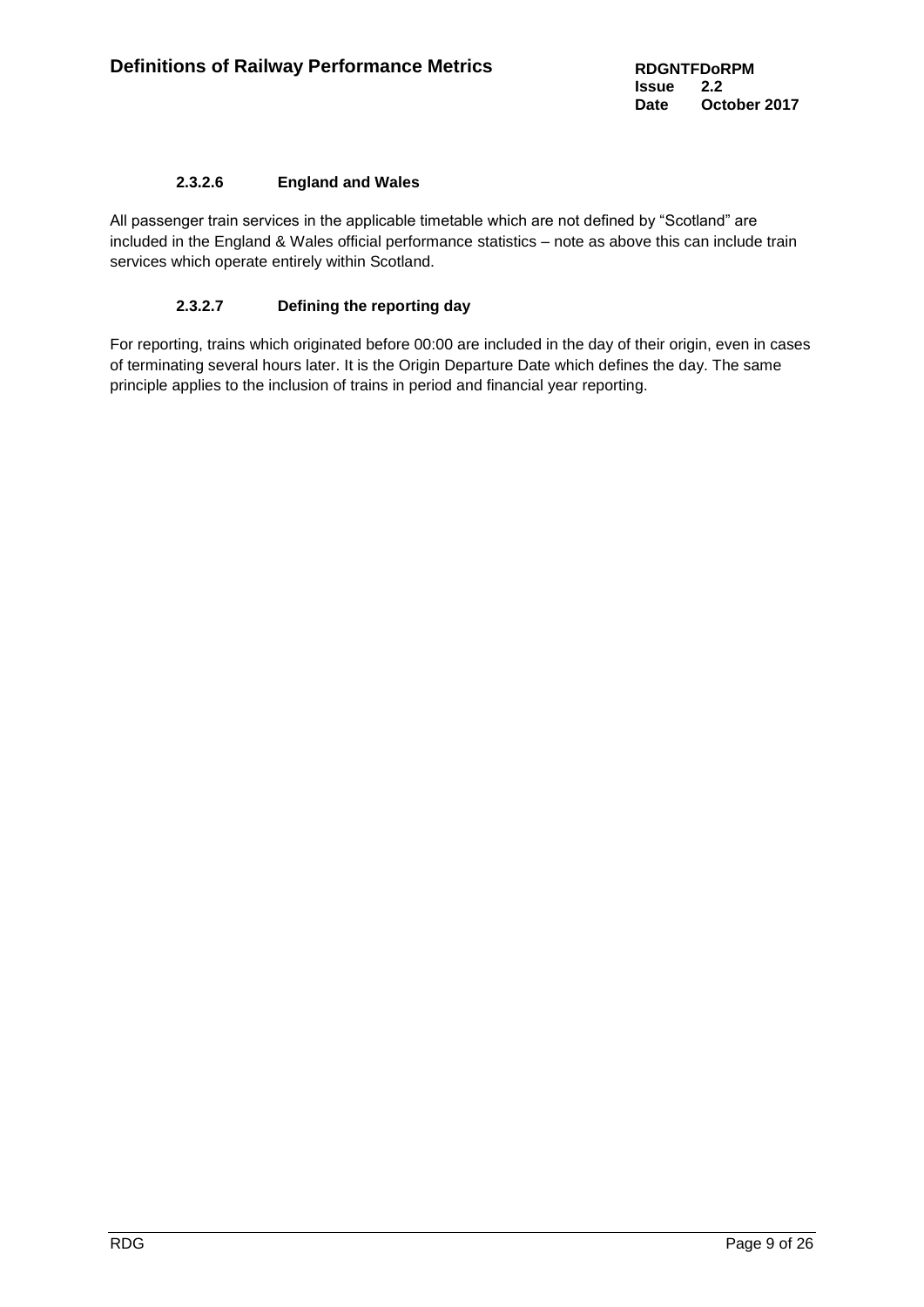# **3 Core metrics for Network Rail Control Period 6Reliability Metrics**

#### **3.1.1 Cancellations**

## **3.1.1.1 One line description**

The percentage of planned trains which either did not run their full planned journey or did not call at all their planned station stops<sup>1</sup>.

#### **3.1.1.2 Definition**

A train is declared to have been cancelled if it failed to stop at one or more of its planned station stops. A train is classed as a full cancellation if it ran less than 50% of its planned journey mileage (including trains that did not run at all).

A train is classed as a part cancellation if;

- 1. It ran at least 50% of but less than 100% of its planned journey mileage; OR
- 2. It completed 100% of the journey mileage but failed to stop at 1 or more of its planned station stops

Each train cancellation is then given a weighting based on its severity<sup>2</sup>.

- a full cancellation has a weighting of 1
- a part cancellation has a weighting of 0.5

The 'Cancellation Score' is the sum of the 1s and 0.5s associated with the full or part cancellations or failure to stops as explained above.

The 'Cancellation Score' is then expressed as a percentage of the number of trains planned to run on that day in the Applicable Timetable.

N.B. Trains arriving 120 minutes or more late at destination do not count towards the cancellation score.

#### **3.1.1.3 Data**

Cancellations and Fail to Stops are entered into TRUST through the use of the following event types: C, P, O, D and F<sup>3</sup>. Cancellations should be entered into TRUST on the day of the event to ensure that customer information is accurate. If, however, a train which was cancelled (by the above definition) was not entered as a cancellation in TRUST it is up to the Train Operating Company to advise Network Rail in time for its inclusion in the official railway statistics.

#### **3.1.1.4 Maths**

**Cancellation % = ∑ Cancellation Score / planned train count**

The Cancellation % should normally be quoted at 1 decimal place.

l 1 Planned Station Stops always include the planned origin and terminating stations of the train

<sup>2</sup> The weighting of a full and part cancellation has been aligned to the definition used across the industry as stated in schedule 7.1 of most DfT franchise agreements.

<sup>3</sup> C= Full Cancellation; P= Did not reach destination; O= Change of origin; D= Diverted Service; F= Failed to Stop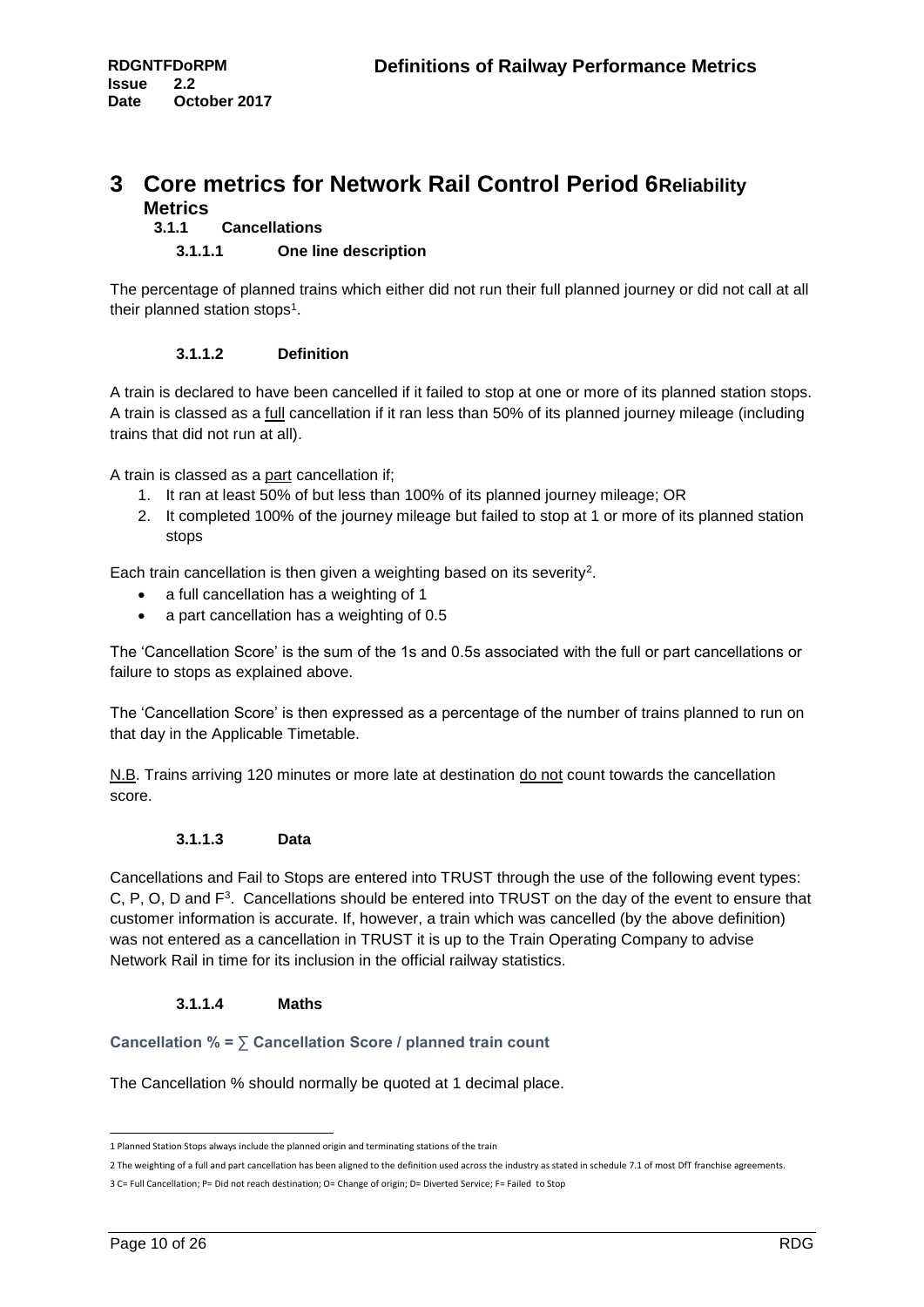## *Cancellation*  $\% = \frac{\sum \text{Cancellation Score}}{\text{observed train event}}$ planned train count

## **3.1.2 Severely Disrupted Days 3.1.2.1 One line description**

The number of days, defined as an Applicable Timetable day, when the service was severely disrupted as measured through the level of train service actually offered to the passengers compared to the Applicable Timetable.

To be measured at sub-operator and National level only.

#### **3.1.2.2 Definition**

Defined as the number of days when more than X% of the planned services were cancelled (as defined by the reliability cancellation metric in section above).

The threshold is set at 20% for each sub-operator group and 5% for the National measure. Days when a sub-operator group plans to run fewer than 20 trains are excluded. The exception to this is for small operators with only one sub-operator group, as indicated within the sub-operator definitions, where no lower limit is applied.

### **3.1.2.3 Maths**

 $\sum$  (If(Cancellation % > X% then 1 otherwise 0)) covering all days within the period Where 'X' is 20 for sub-operator reporting and 5 for National.

The number of days should always be quoted as an integer (whole number).

## **3.2 Punctuality Metrics**

## **3.2.1 Train Punctuality at All Recorded Station Stops**

Punctuality of the railway is measured through assessing the lateness experienced at each recorded station stop. A **Recorded Station Stop** is defined as a location in the applicable timetable with both a *planned* date time (GBTT) **and** an *actual* recorded date time (according to TRUST).<sup>4</sup> Planned stops where the train fails to stop at the location are deliberately excluded as they are captured in the reliability measures.

The lateness of each train within the applicable timetable is assessed at the origin of the train, at arrival at each intermediate station and at termination.

Each recorded station stop is given equal weighting.

TRUST does not currently capture information at all platforms at all stations. It is anticipated that over time more platforms and stations will be added as recording points in TRUST. By the start of CP6 the intention is that the official punctuality statistics will be based on a fixed list of stations, with details of any gaps in platform coverage, which will be listed in electronic Appendix D: *'Stations included in the* 

l 4 Stations which are pick-up only or drop-down only are included within the measure because there are planned and actual date times within TRUST for them. However request stops are only included when they are activated and an actual arrival time is recorded.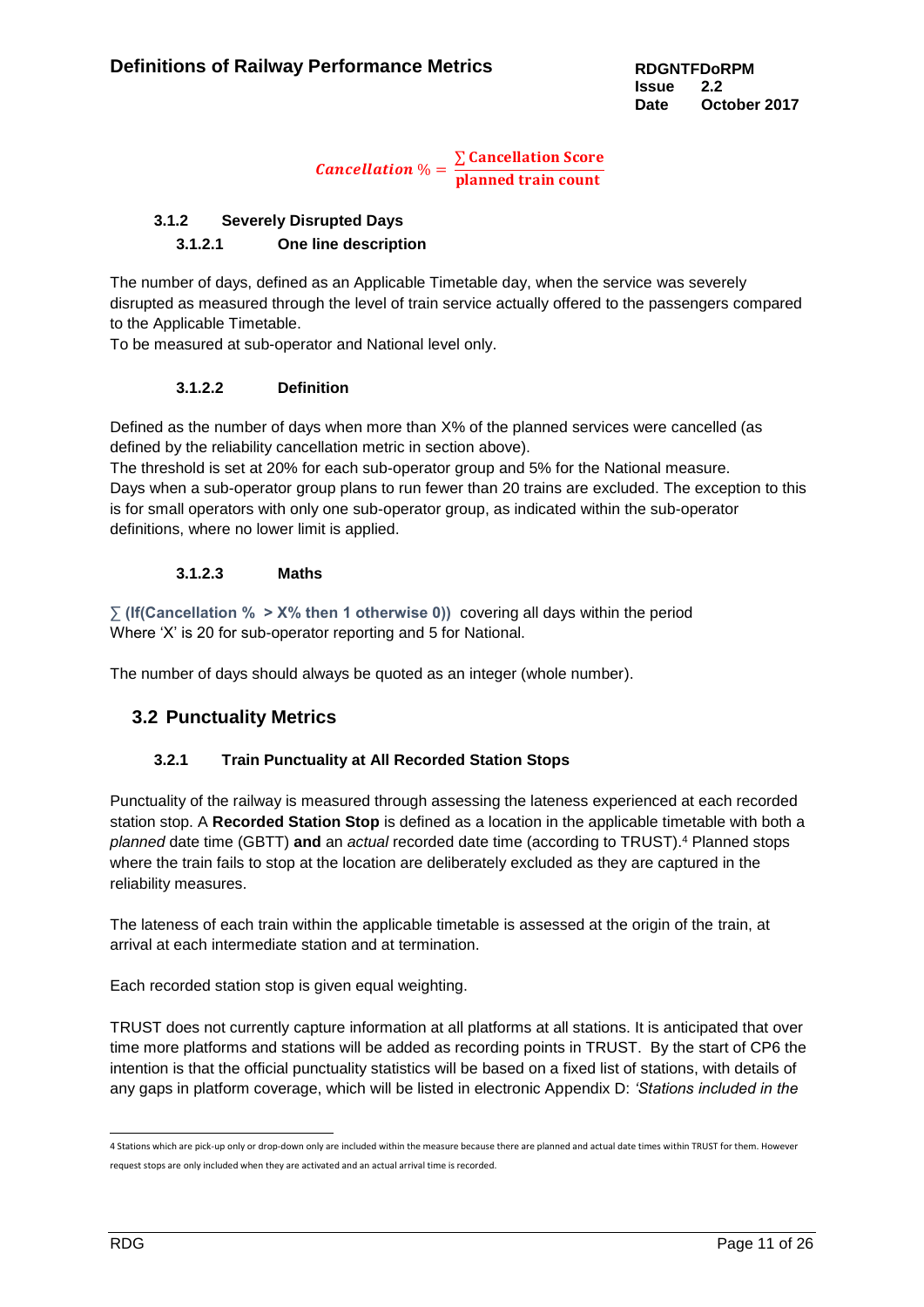*punctuality metrics'*. At present, all recorded stations stops within TRUST should be included in the measure.

The core CP6 punctuality metrics are 'On Time' and 'Time-to-15'. It is possible, however, to calculate the percentage of recorded station stops which have met any punctuality threshold, using the definitions below. In all punctuality calculations early trains should be included.

#### **3.2.2 On Time**

#### **3.2.2.1 One line description**

Percentage of Recorded Station Stops called at on time or early.

#### **3.2.2.2 Definition**

To be "On Time" the lateness at a particular Recorded Station Stop has to be less than 1 minute (i.e. time to 59secs) as measured against the Public Timetable time (GBTT) within TRUST. Early trains count towards the "On Time" total.

#### **3.2.2.3 Maths**

**Count of Recorded Station Stops made with less than 1 minute of lateness / count of Recorded Station Stops**

% On Time should be quoted to one decimal place.

#### **3.2.3 Time to 15**

#### **3.2.3.1 One line description**

Percentage of Recorded Station Stops called at within 15 minutes of the planned time.

#### **3.2.3.2 Definition**

To be a success the lateness of a particular Recorded Station Stop has to be less than 15 minutes (i.e. time to 14mins: 59secs) as measured against the Public Timetable time (GBTT) in TRUST. Early trains count towards the "Within 15" total.

#### **3.2.3.3 Maths**

**Count of Recorded Station Stops made with less than 15 minutes of lateness / count of Recorded Station Stops**

% Time to 15 should be quoted to one decimal place.

#### **3.2.4 Time to'X'**

#### **3.2.4.1 One line description**

Percentage of Recorded Station Stops called at within 'x' minutes of the planned time.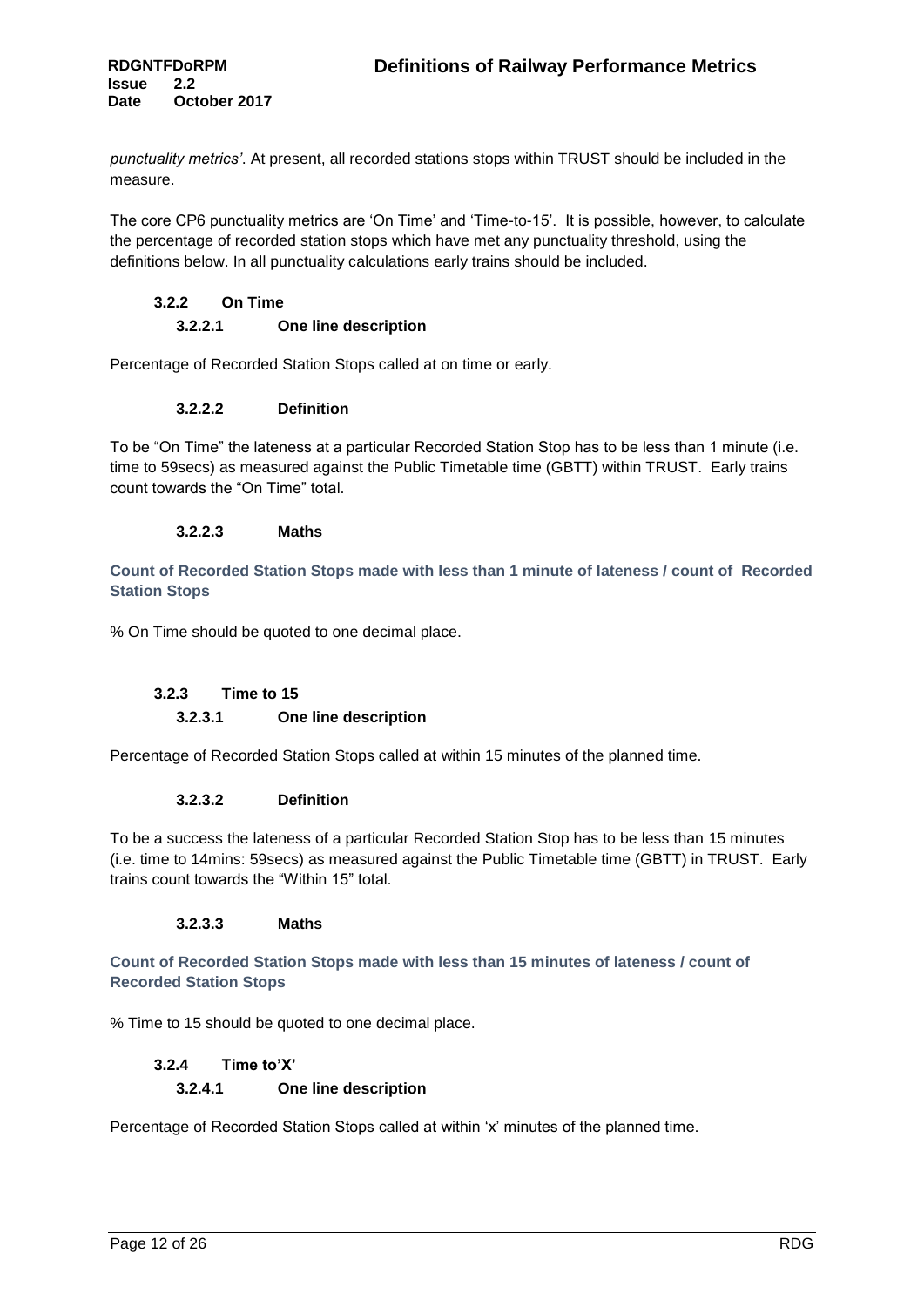#### **3.2.4.2 Definition**

Punctuality against any threshold can be measured. Indeed, it is preferable to show 'On Time' and 'Time to 15' in context against a continuum of punctuality thresholds. To be a success the lateness of that Recorded Station Stop has to be less than x minutes (i.e. time to 3 would be within 2mins: 59secs) as measured against the Public Timetable time in TRUST. Early trains count towards the "Within x" total.

The official statistics only include a range from 'On Time' to 'Time-to-30'. In addition figures can be quoted for 'Early' and '30 minutes or greater' to capture station stops outside of this range.

#### **3.2.4.3 Maths**

**Count of Recorded Station Stops made with less than x minutes of lateness / count of Recorded Station Stops**

% Time-to-x should be quoted to one decimal place.

## **3.3 Composite Metrics**

## **3.3.1 Average Passenger Lateness (APL) and Total Passenger Lateness (TPL) 3.3.1.1 One line description**

An estimate of how late every passenger reaches their destination station

#### **3.3.1.2 Definition**

The APL for each service group on each day or each period is defined by the current (August 2017) Performance Minutes (PM) calculation set out in the template Passenger Schedule 8 of the Track Access Agreement and currently calculated in PEARS.



Service Group definitions, monitoring points, monitoring point weights and cancellation weights are all set out in the Appendix 1 of the Schedule 8 agreement and are signed off by TOCs and NR before being approved by the ORR<sup>5</sup>. These values should be updated in advance of any structural changes

l

<sup>5</sup> The methodology for assigning trains to service groups, peak types and directions is contained within "Rules for Schedule 8 Train Assignment" within Appendix F: *'APL Parameters'*.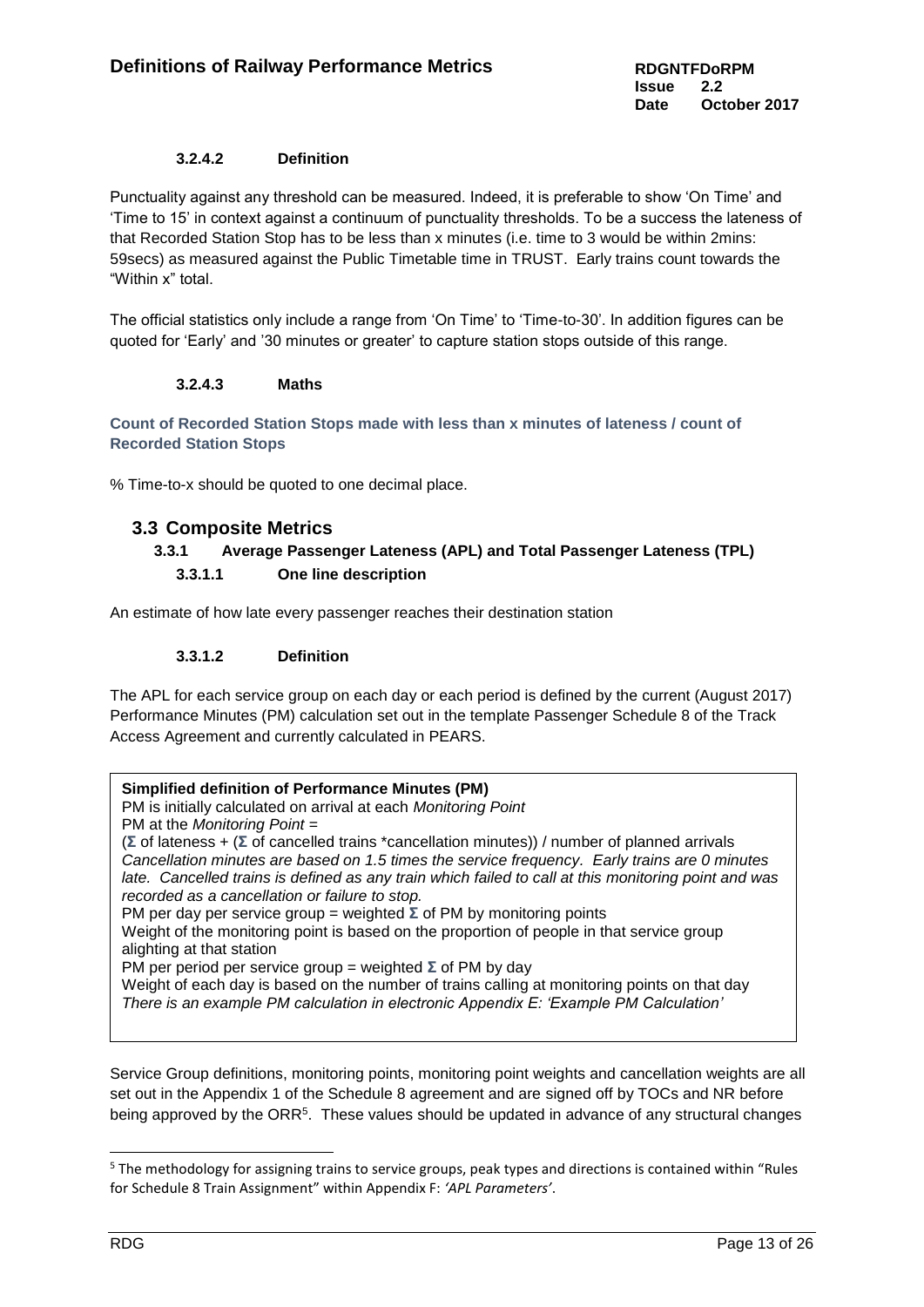to the train service. Any updates to Schedule 8 Appendix 1 will become the basis for the APL calculation from that date forward. The current Appendix 1 data required to calculate APL is contained within the electronic Appendix F: *'APL Parameters'.*

The **"expected" number of passenger journeys** per service group is calculated once a year by RDG and the ORR based on annual ticket sale and other revenue data. This data will only be adjusted within the year to reflect changes in the definition of service groups. The current expected number of passengers by service group by period is contained in the Electronic Appendix G: *'APL Passenger Numbers'.* This should only be used for the purpose of calculating APL and TPL – as the numbers are an estimate.

The APL and TPL figures, as calculated through PEARS, are available periodically from Network Rail.

### **3.3.1.3 Maths**

## **The following definition makes reference to the Appendix 1 of the Schedule 8 in the Track Access Agreement.**

Calculate the following for each Monitoring Point where **Monitoring Point** means, in relation to a direction of a Service, a point listed in column N of Appendix 1 as a point to be used for recording lateness of Trains, and each such Monitoring Point shall be treated as a separate Monitoring Point notwithstanding that it may also be a Monitoring Point for the same Service in the opposite direction and/or for other Services;

## **3.3.1.3.1 Calculation of Minutes Late at a monitoring point (ML)**

The Minutes Late at a Monitoring Point on a day shall be derived from the following formula:

## **Minutes Late (ML) = Σ L**

Where:

L in respect of a Train is the lesser of:

(i) the number of minutes (rounded down to the nearest whole minute) by which the time at which the Train stops at the Monitoring Point is later than the time at which that Train is scheduled in the Passenger Timetable to stop at that Monitoring Point; and

(ii) the Cap (in minutes) for the relevant Service Group set out in column K of Appendix 1; Provided that no regard shall be had for any Train which is not recorded as stopping at the Monitoring Point; and

 $Σ$  is the sum across all those Trains in the relevant Service Group which are scheduled in the Passenger Timetable to stop at that Monitoring Point on that day which do so stop.

#### **3.3.1.3.2 Calculation of Performance Minutes at each monitoring point (MPPM)**

In respect of each Monitoring Point, the Performance Minutes Late on a day shall be calculated according to the following formulae:

#### **MPPM = ML + DML**

where:

ML is the aggregate Minutes Late at that Monitoring Point on that day for all Trains in that Service Group, calculated in accordance with this document;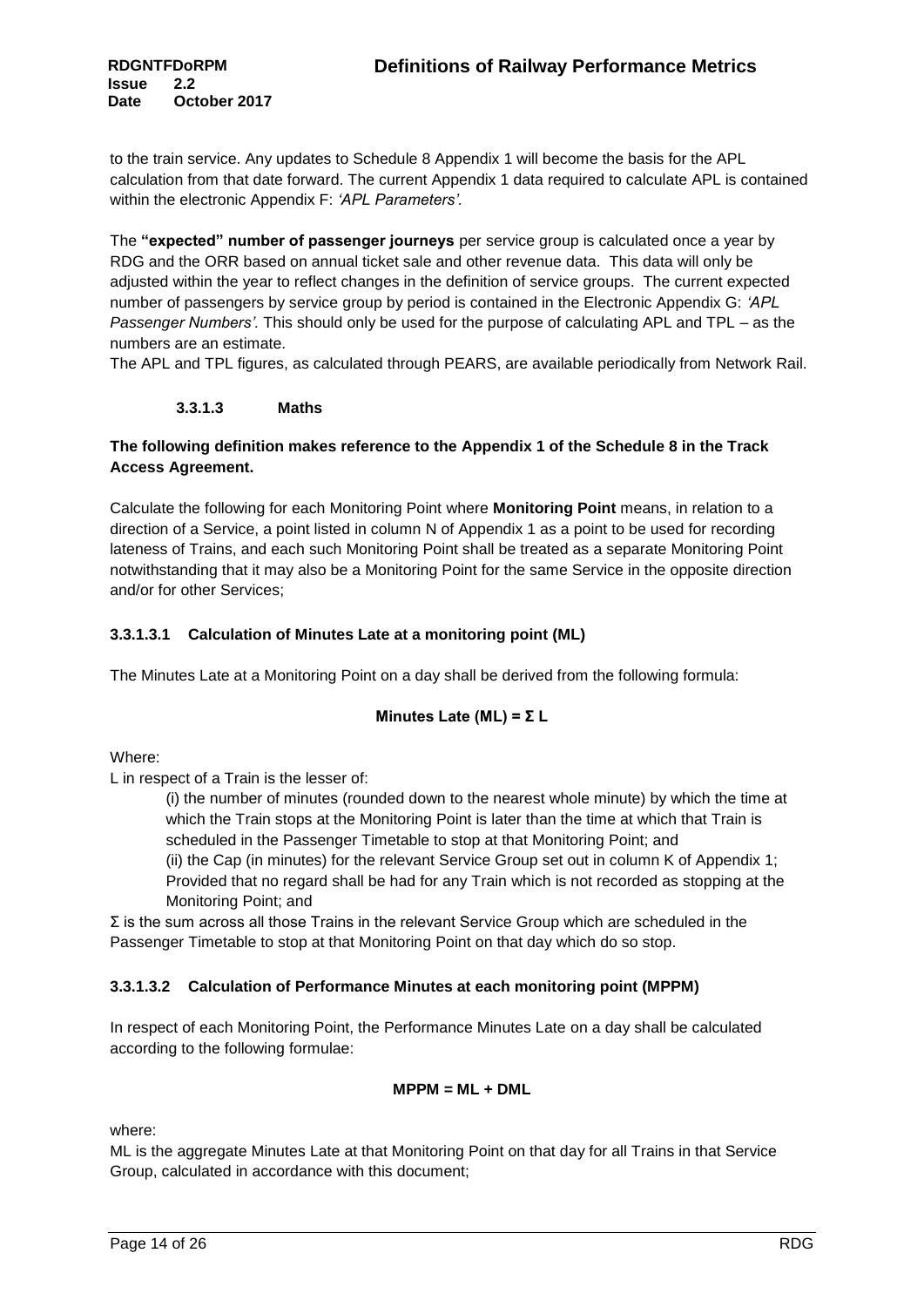DML is the deemed minutes late at that Monitoring Point on that day, derived from the following formula:

## **DML = RC x CM**

where:

RC is the number of Cancelled Stops recorded at that Monitoring Point; where a cancelled stop is defined as, in relation to a Train scheduled in the Applicable Timetable to stop to set down passengers at a Monitoring Point, the Train failing to trigger that Monitoring Point (except where the failure of the train to trigger the Monitoring Point is due to a malfunction of the Monitoring Point)

CM is the Cancellation Minutes for that Service Group set out in column J of Appendix 1.

### **3.3.1.3.3 Calculation of Service Group Average Passenger Lateness (SGAPL) in a period**

In respect of a Service Group, the Average Passenger Lateness (SGAPL) for each Period shall be calculated according to the following formula:

### $SGAPL = \sum (MPPM \times MPW/SP)$

where:

∑ is the sum across all Monitoring Points in the Service Group;

MPPM is the Monitoring Point Performance Minutes in respect of each Monitoring Point in that Period, in accordance with this document;

MPW is the weighting attributable to that Monitoring Point, as specified in column O of Appendix 1; and

SP is the aggregate number of stops to set down passengers at that Monitoring Point scheduled for the Period in the Applicable Timetable for which a stop or Cancelled Stop is recorded except that if SP=0 for any Monitoring Point, then for that Monitoring Point it shall be deemed that SGAPL shall equal zero;

## **3.3.1.3.4 Calculation of Service Group Average Passenger Lateness Moving Annual Average (SGAPLMAA)**

In respect of a Service Group, the Average Passenger Lateness (SGAPLMAA) for a complete set of 13 consecutive railway periods shall be calculated according to the following formula:

## **SGAPLMAA = ∑ (SGAPL x SGBF) / ∑ (SGBF)**

where:

∑ is the sum across all periods in the 13 consecutive periods;

SGAPL is the Service Group Average Passenger Lateness in a Period calculated in accordance with this document;

SGBF is the relevant busyness factor calculated for the Period according to the following formula:

#### **SGBF = ∑(MPW x SD) / AS**

where: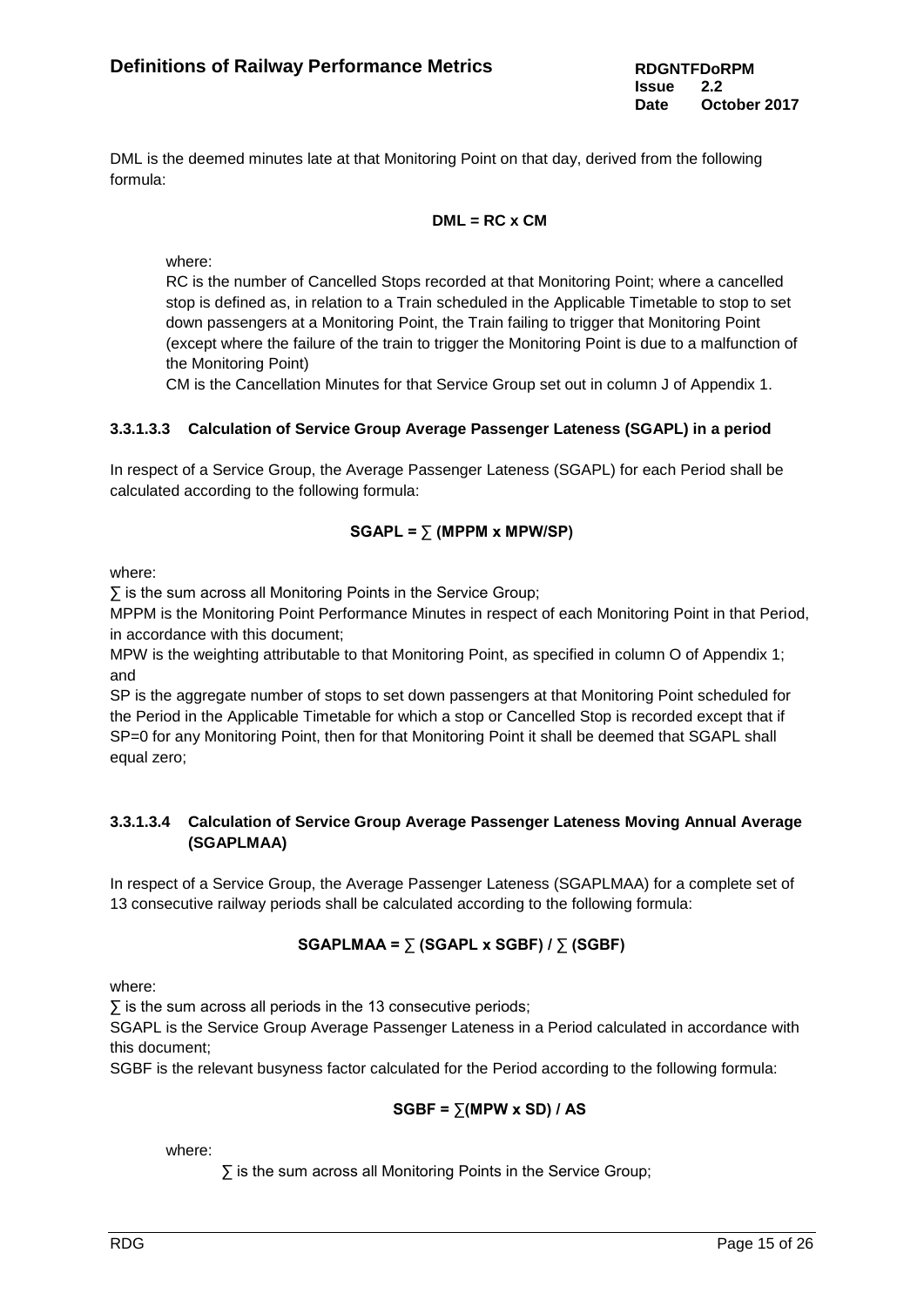MPW is the weighting attributable to that Monitoring Point, as specified in column O of Appendix 1;

SD is the aggregate number of stops to set down passengers at that Monitoring Point scheduled in the Applicable Timetable for that Period for that Service Group; and AS is the average number of stops per day at the Monitoring Point scheduled in the Bi-annual Timetable in respect of that Period except that if AS=0 for any Monitoring Point it shall be deemed that shall equal zero.

## **3.3.1.3.5 Calculation of Average Passenger Lateness (APL)**

To calculate a TOC, Sector or National Average Passenger Lateness you need to combine the SGAPL for each service group based on the number of passengers alighting from each:

### $APL = \sum (SGAPL \times SGP) / \sum (SGP)$

Where:

∑ is the sum across all Service Groups;

SGAPL is the Service Group Average Passenger Lateness in a Period calculated in accordance with this document;

SGP is the importance of that Service Group as given by the number of passengers alighting from service in the relevant period(s) specified in Appendix G: *'APL Passenger Numbers*' in the Electronic Appendices of this document.

**APL** should be quoted to two decimal places (or in minutes:seconds format)

#### **3.3.1.3.6 Calculation of Total Passenger Lateness (TPL)**

To calculate a TOC, Sector or National Total Passenger Lateness you calculate the TPL for each service group based on the number of passengers alighting from each service group:

## $TPL = \sum (SGAPL \times SGP)$

Where:

∑ is the sum across all Service Groups;

SGAPL is the Service Group Average Passenger Lateness in a Period calculated in accordance with this document;

SGP is the importance of that Service Group as given by the number of passengers alighting from service in the relevant period(s) specified in Appendix G: *'APL Passenger Numbers*' in the Electronic Appendices of this document.

**TPL** should be quoted as million hours (to no finer granularity than 2 decimal places)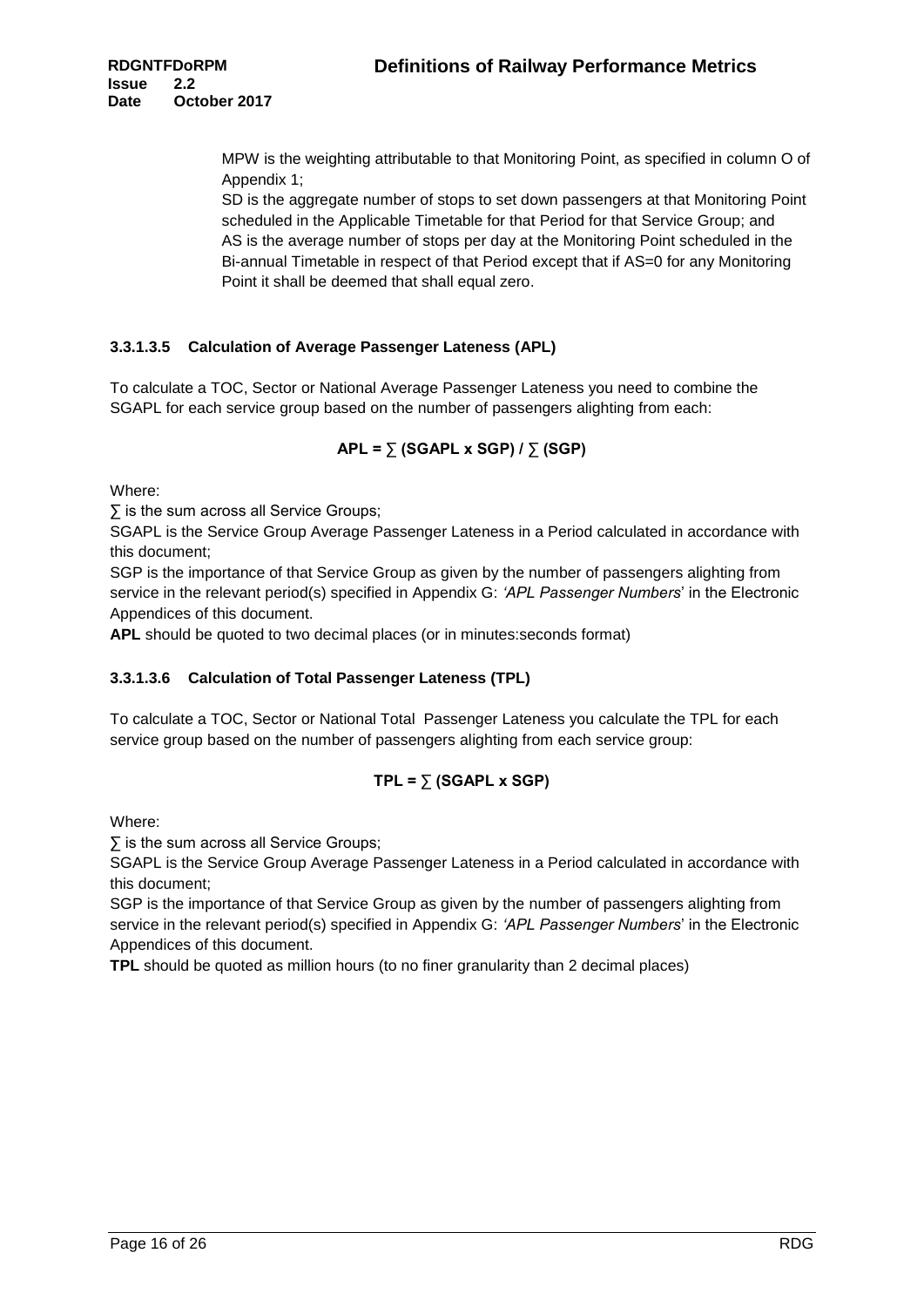# **4 Part 4 Other Defined Industry Performance Metrics**

## **4.1 Composite Metrics**

**4.1.1 Public Performance Measure (PPM)**

## **4.1.1.1 One line description**

The percentage of trains arriving at terminus within a punctuality threshold (either 5 or 10 minutes $6$ ) having called at all of its planned station stops

#### **4.1.1.2 Definition**

The number of trains (expressed as a percentage of the number of trains which are scheduled to be provided under the Applicable Timetable) which arrive punctually at their final scheduled destination in the Applicable Timetable measured on the basis that:

- **1.** For this purpose, "punctually" means within a specified time of the scheduled public arrival time at destination as shown in the Applicable Timetable;
- 2. Any train which is a Total or Other Cancellation as measured by reference to the Applicable Timetable will be regarded as not arriving punctually;

The punctuality thresholds for trains in the Long Distance sector is 10 minutes; for all other sectors it is 5 minutes.

#### **4.1.1.3 Maths**

**Count of PPM passes / count of trains planned**

PPM should be quoted to one decimal place.

## **4.1.2 Cancellations & Significant Lateness (CaSL)**

## **4.1.2.1 One line description**

The proportion of trains which are cancelled, or arrive 30 minutes or more late, at their final scheduled destination.

#### **4.1.2.2 Definition**

The proportion of trains (expressed as a percentage of the number of trains which are scheduled to be provided under the Applicable Timetable in accordance with PPM) which are cancelled, or arrive significantly late at their final scheduled destination in the Applicable Timetable measured on the basis that:

- 1. For this purpose, "significantly late" means arriving thirty minutes or more after the scheduled public arrival time at destination as shown in the Applicable Timetable;
- **2.** Any train which is a part or full Cancellation as measured by reference to the Applicable Timetable will be included in this measure

l 6 i.e within 4:59 or 9:59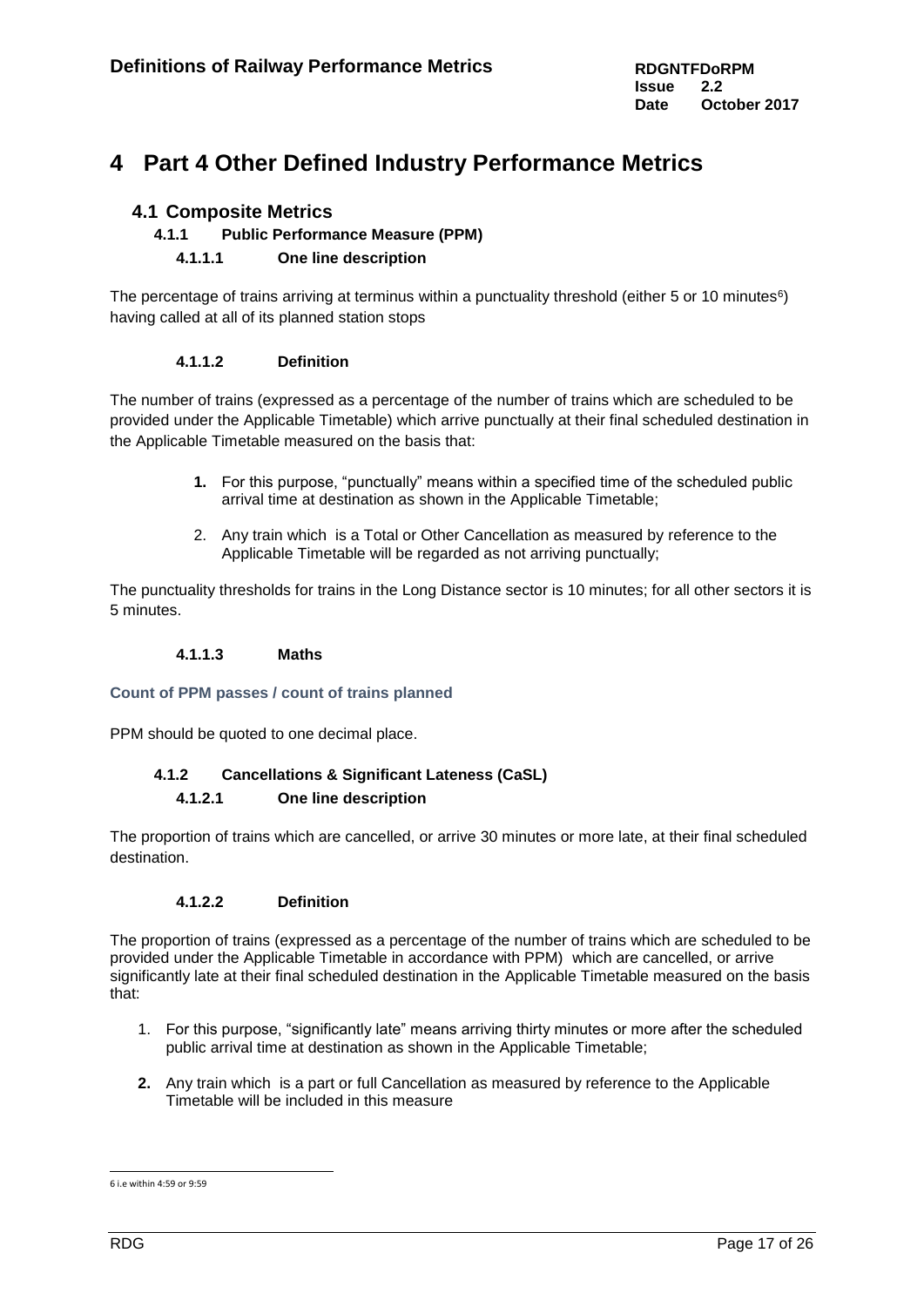#### **4.1.2.3 Maths**

#### **Count of CaSL failures/ count of trains planned**

CaSL should be quoted to one decimal place.

## **4.1.3 Right Time (RT) 4.1.3.1 One line description**

The proportion of trains which arrive less than a minute late at their scheduled destination having called at all its planned stations stops.

#### **4.1.3.2 Definition**

This is a train measure rather than a passenger-focussed measure which therefore accounts for punctual arrival at terminus only – and not at each station on its journey (distinguishing it from the "On Time" measure described elsewhere in the document).

To count as "Right Time", the train must arrive at destination within 59 seconds of the scheduled public arrival time at the destination as shown in the Applicable Timetable.

Any train which is a full or part Cancellation as measured by reference to the Applicable Timetable is regarded as a Right Time Failure.

#### **4.1.3.3 Maths**

**Count of terminating station stops made with less than 1 minute of lateness /count of trains planned**

Right Time should be quoted to one decimal place.

## **4.2 High Frequency Services Metrics**

Measurement of the delivery of high frequency train services which combines both the regularity and level of delay on the journey. Measures specifically designed for high frequency flows; which the majority of passengers see as a "turn-up-and-go" service rather than relying on the timetable. Therefore, these metrics are not measured against the Applicable Timetable.

#### **4.2.1 Metro Services Journey Time**

#### **4.2.1.1 One line description**

'Metro' service performance is reported through the following two metrics:

- 1. Passenger journeys made within *advertised* time (%)
- 2. Average Passenger Journey Time (minutes)

#### **4.2.1.2 Definition**

The Metro measures are applicable to very high frequency parts of the network - where the timetable is not relevant to the passengers as they perceive the railway as a 'turn-up-and-go service'. They are only appropriate in parts of the network where the service frequency **is at least 10 trains per hour.**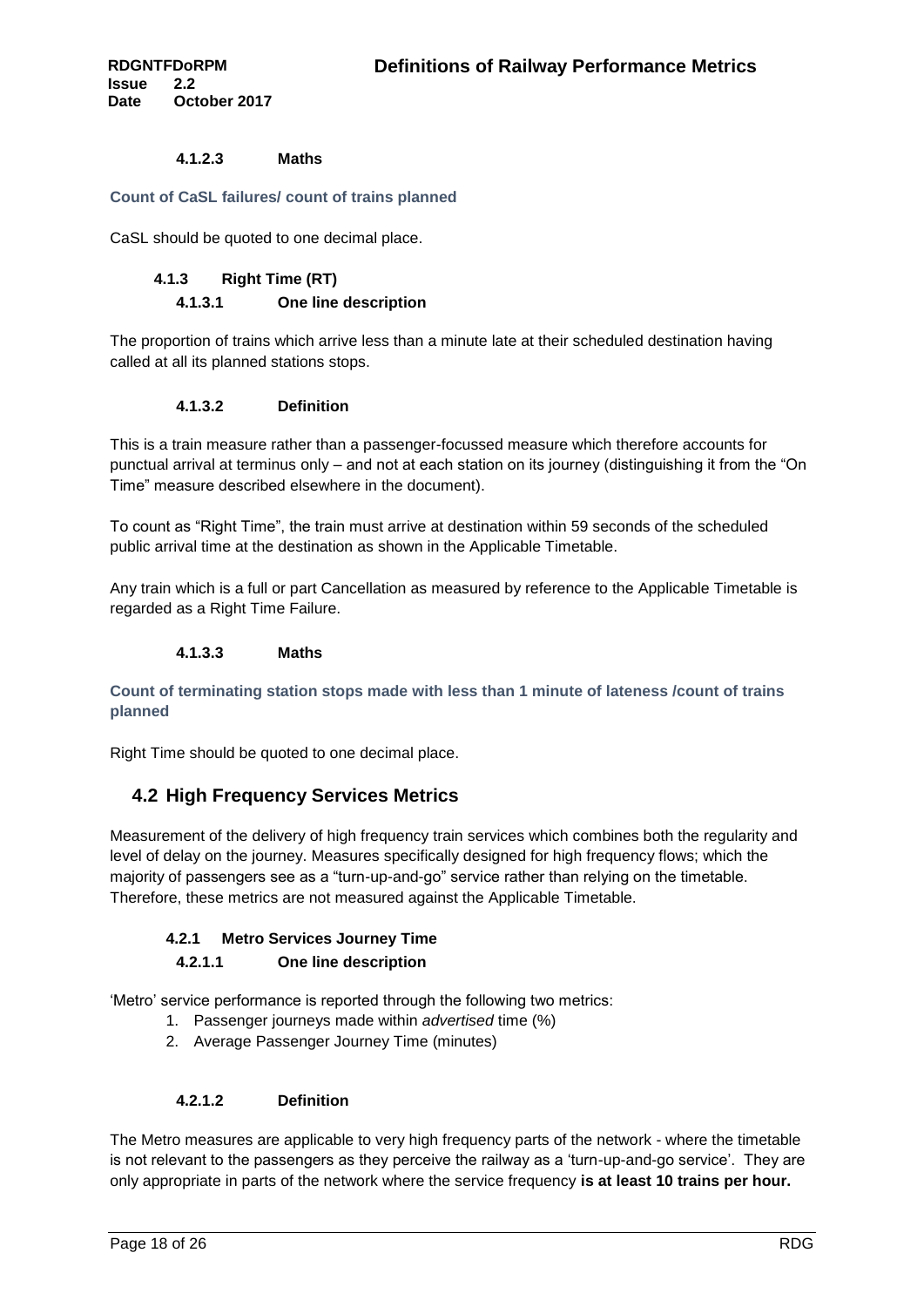For both metrics, a passenger's journey is measured from *arrival* at their *boarding* platform to *arrival* at their *alighting* platform. Therefore, the actual evaluated journey time for each comprises both a **platform wait time** (PWT) and **on train time (OTT)** element.

For Metric 1 – **Passenger journeys made within advertised time** - this actual journey time (PWT + OTT) is then compared to an **Advertised Journey Time**. For details about how the Advertised Journey Time is defined please see Appendix H: *Metro Measures Parameters* in the Electronic Appendices.

Metric 2 - **Average Passenger Journey Time** - is quoted in the context of an '*Expected*' Journey Time. Many passengers on high frequency 'turn-up-and-go' areas of the network will be frequent travellers who have experience of making the assessed journey and will have an expectation of how long it usually takes. Their expectation of the PWT element of the journey time will be around 50% of the timetabled headway; since on average they will arrive half way between trains. The '*Expected Journey Time'* is therefore less than the '**Advertised Journey Time'** which uses the full headway PWT. For details about the industry preferred way of calculating the Expected Journey Time please see Appendix H: *Metro Measures Parameters* in the Electronic Appendices.

Both measures are evaluated for a period of time within a day that a qualifying high frequency is being offered (e.g. 180 minutes for the morning peak) and it is assumed passengers arrive evenly distributed across that period. Each 60 second block within that time period equates to one set of passengers and performance is calculated for each of these sets of passengers. For details about the evaluated time frame, please see Appendix H: *Metro Measures Parameters* in the Electronic Appendices. On a completely evenly spaced timetable, with passengers arriving at an even distribution in each minute, 100% of passengers will have a journey time which meets the '**Advertised journey Time'** and the '**Average journey time'** will equal the '*Expected Journey Time'*.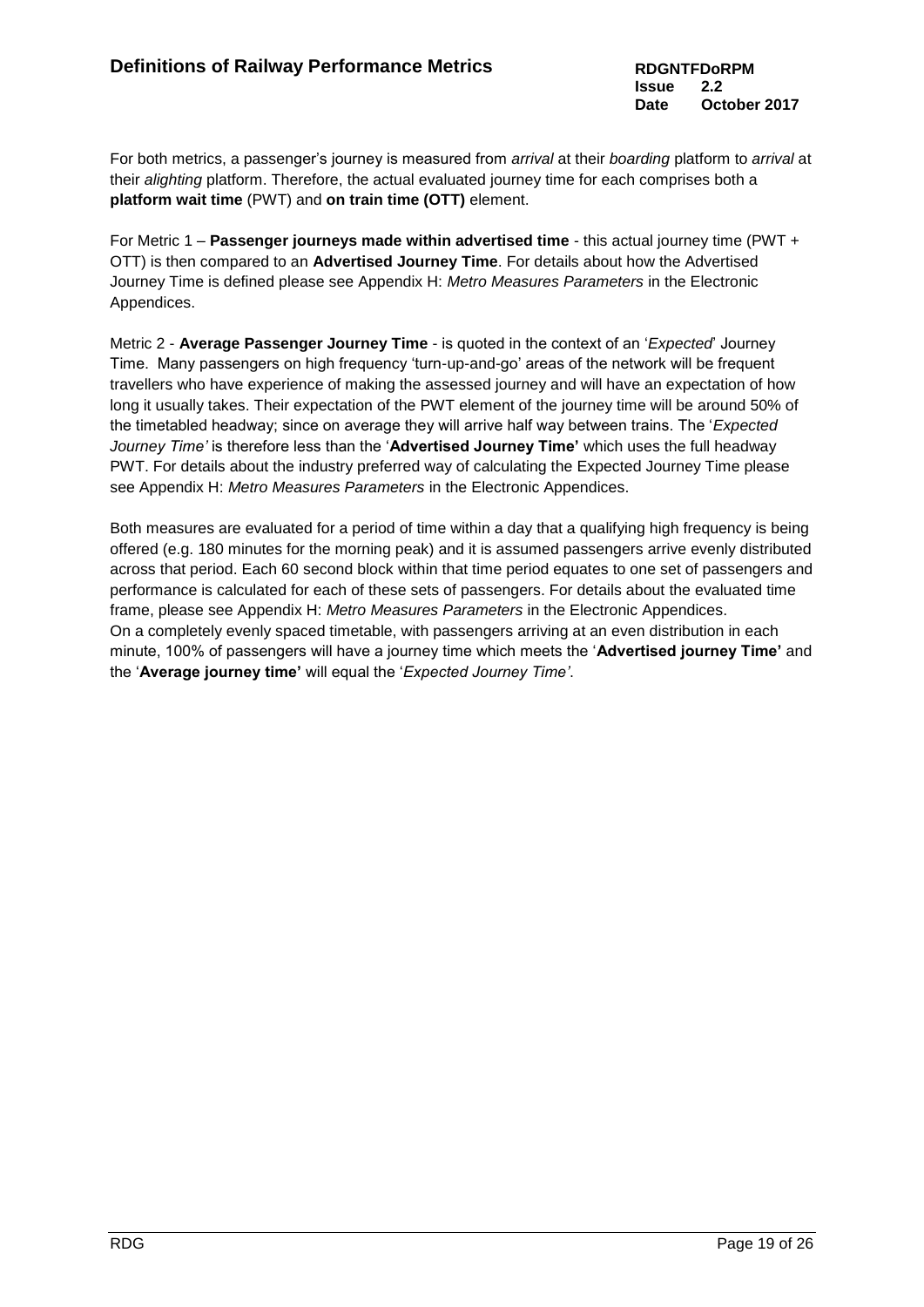| How to calculate Metro measures:<br>For applicable station (A) to station (B) flows the measure is calculated as follows:<br>Assume that the arrival of passengers at Station A platform is evenly distributed – i.e. the same<br>number turns up in each 60 second interval of the assessed time period (this could be an hour, a<br>peak or a day).                                                                                                               |  |  |  |
|---------------------------------------------------------------------------------------------------------------------------------------------------------------------------------------------------------------------------------------------------------------------------------------------------------------------------------------------------------------------------------------------------------------------------------------------------------------------|--|--|--|
| For each minute of the assessed time period identify the next train to depart from station A (only<br>$\bullet$<br>include trains which successfully completed the journey to station B) and therefore the average<br>wait time of passengers who turned up in that minute (i.e. 30 seconds before to 30 seconds after).<br>If the wait time is greater than or equal to 20 minutes assume a journey time of 50 minutes (i.e. a<br>$\bullet$<br>penalty is applied) |  |  |  |
| If wait time is less than 20 minutes, look at the performance of the train they then caught to find the<br>$\bullet$<br>time taken to reach station B and then combine their PWT with the OTT to understand their total<br>journey experience                                                                                                                                                                                                                       |  |  |  |
| METRIC 1 – Passenger Journeys made within advertised time (%)<br>$\bullet$                                                                                                                                                                                                                                                                                                                                                                                          |  |  |  |
| This journey experience is then compared to the Advertised Journey Time.<br>$\circ$                                                                                                                                                                                                                                                                                                                                                                                 |  |  |  |
| If the variance is negative (i.e. their actual journey time is less than the advertised time)<br>$\circ$<br>then those passengers who arrived in that minute are assumed to be in the pot of people<br>whose expectation was met                                                                                                                                                                                                                                    |  |  |  |
| The measure is then evaluated across all minutes in the assessed period (e.g. 180)<br>$\circ$<br>minutes in the AM peak) and the volume of passengers whose expectations were met are<br>added together and then divided by the count of assessed minutes to understand the<br>proportion of passengers who travelled from Station A to Station B whose journeys were<br>made within the advertised time.                                                           |  |  |  |
| <b>METRIC 2 - Average Journey Time (minutes)</b><br>Take the average of all actual journey times within the assessed time period ((e.g. 180)<br>$\circ$<br>minutes in the AM peak)                                                                                                                                                                                                                                                                                  |  |  |  |

The measures are used predominantly at the individual station-to-station flows level but may be reported at a service group or TOC level by doing a weighted sum of a subset of key station-to-station flows – weighted by passenger numbers or train counts.

#### **4.2.1.3 Maths**

Proportion of passengers' journeys made within the advertised journey time:

**(Count of minutes where (Wait time + On Board Time) <= advertised journey time)/ count of minutes in assessed period**

Average Journey Time (minutes):

**Mean (Wait time + On Board Time) for each minute**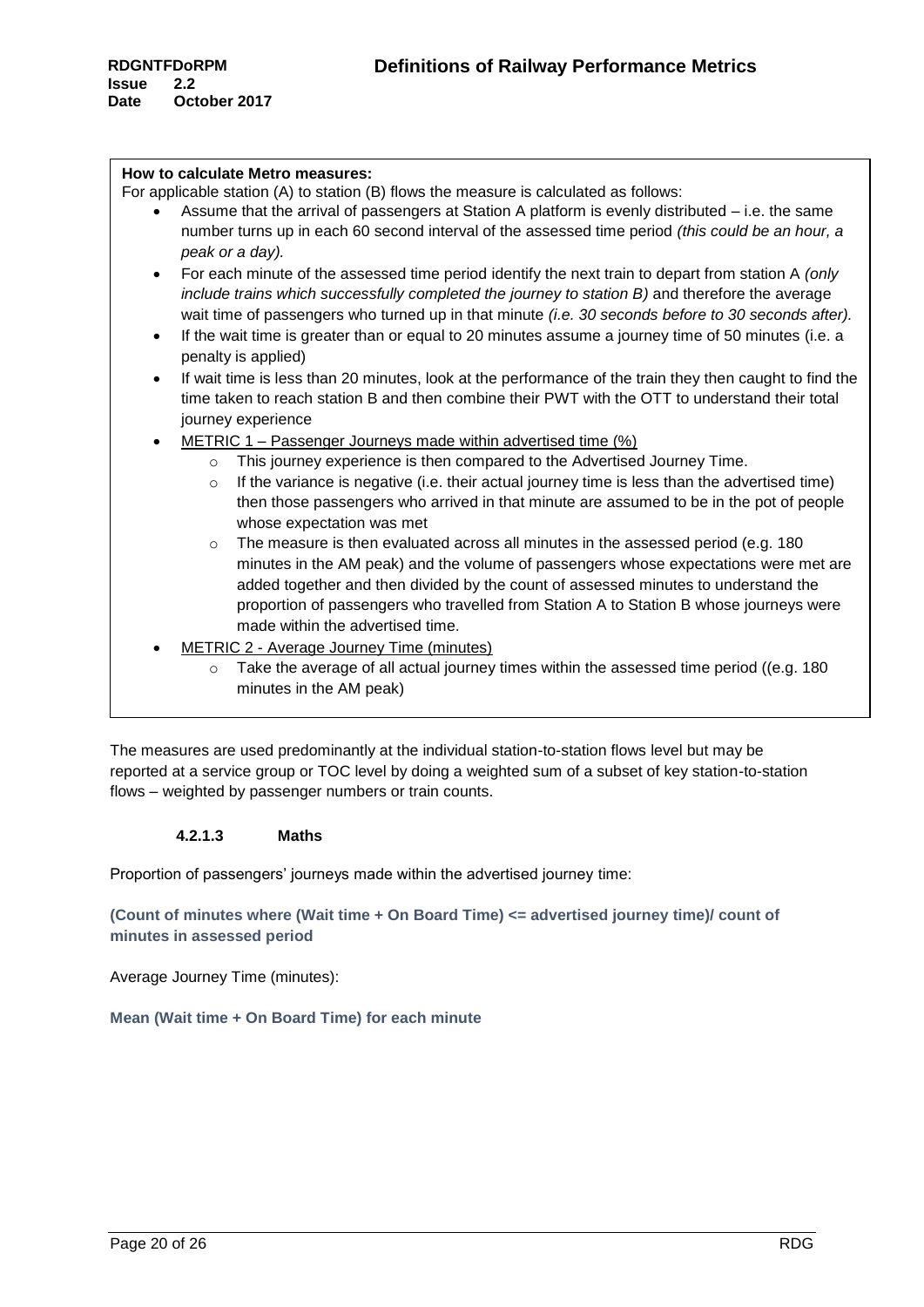# 5 **Index of Documents Contained within Electronic**

# **Appendices:**

- **5.1 A: Document Control**
- **5.2 B: Matching Trains to the Applicable Timetable**
- **5.3 C: Grouping of Trains for Performance Measurement**
- *5.4 D: Stations Included in the Punctuality Metrics (Not currently required)*
- **5.5 E: Example PM Calculation**
- **5.6 F: APL Parameters**
- **5.7 G: APL Passenger Numbers**
- **5.8 H: Metro Measures Parameters**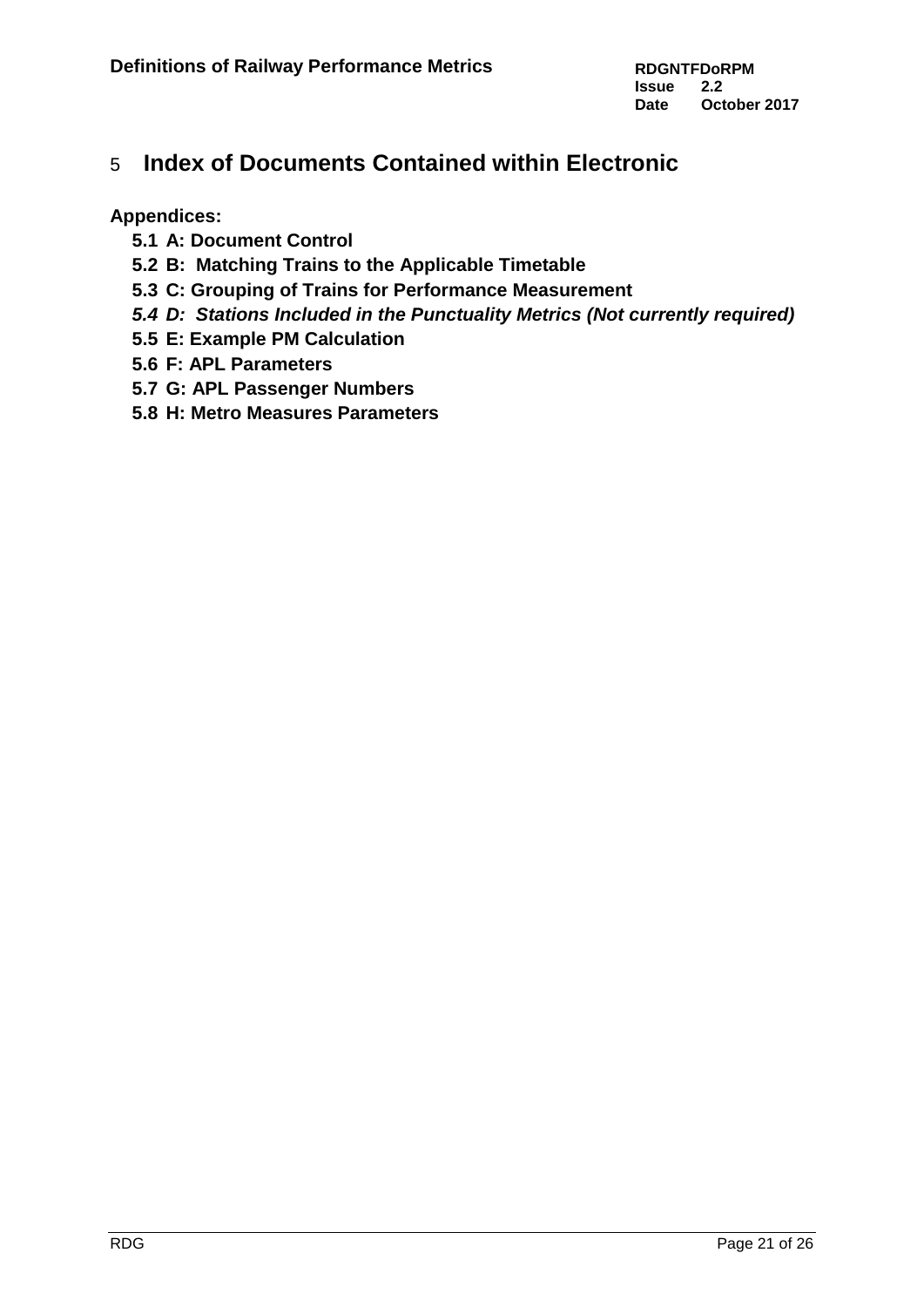# **6 Frequently Asked Questions**

- Q: Are non-franchised operators included?
- A: Yes, they are
- Q: Once there is one failure to stop (0.5 x cancellation), what disincentive is there to prevent further fail-to-stops?
- A: There is no real disincentive, other than inconveniencing passengers. On current definitions, there is a potential performance impact on AML – and therefore TPL – if the missed stop is a monitoring point (1.5x monitoring point weighting for failure to stop).
- Q: In terms of measuring the passenger impacts, what about short forming of trains?
- A: The DfT has a short formations performance regime.
- Q: How will small operators be treated under the "severe days" measure (e.g. Caledonian Sleeper with only 6 trains per day?) Could it use cancellations per quarter, rather than an individual day?
- A: The ORR can liaise with smaller operators to understand if they wish to be treated differently for this measure.
- Q: Are request stops included in the punctuality measures?
- A: Yes, in instances where a train has stopped and has both a planned and actual time recorded.
- Q: Should lateness be measured against the WTT or GBTT
- A: Punctuality should be measured against the public-facing passenger timetable (GBTT)
- Q: What about non-stations which have a GBTT time won't they be included?
- A: Only events with passenger activity should be included in the punctuality measures (e.g. pick up, drop off etc.). Work is currently being undertaken to clean up the data in PSS to ensure there are no GBTT times for non-station stops.
- Q: How will re-starts/ re-formations be treated in the cancellation stats (with a different headcode/ train ID)?
- A: Change in Service Code will not impact on it but a change in Train ID would treat the journey as two separate elements.
- Q: What about trains cancelled before 22:00 the day before?
- A: Punctuality measures are based on the Applicable Timetable definition i.e. trains cancelled prior to 22:00 the night before are excluded.
- Q: TPL is dependent on passenger numbers so will inevitably just mirror trends in passenger numbers
- A: Yes, but *Average Passenger Lateness* (APL) is independent of passenger numbers and so is a better measure for the industry to assess for trending. APL is the customer facing measure and will be described alongside details of passenger growth incumbent in the measure.
- Q: The metro measure is problematic in particular in terms of regulation decisions on a shared network with differing incentives
- A: The metro measure is only applicable to small pockets of the network in London and other major cities – where passengers deem the service to be turn-up-and go and that the actual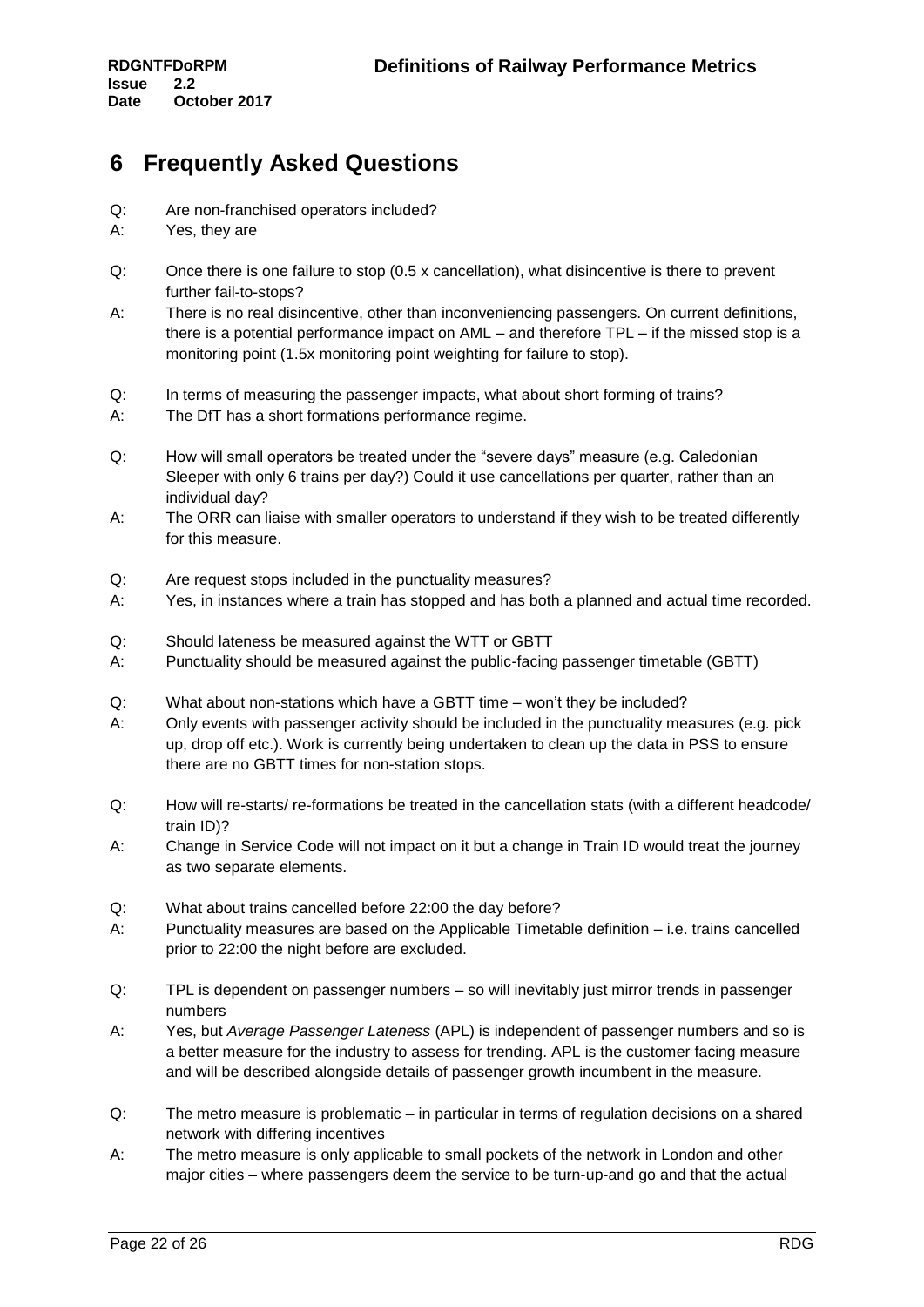timetable is not relevant. Trials have shown that a minimum of 10tph is necessary for the Metro measure to work best. Regulation policy will need to change within these core areas where the metro measure is prevalent. However, most operators in that scenario are likely to be using the same measure. Most services will not be metro for the entirety of their journey, therefore the neighbouring areas to the metro zones will be subject to some difficult regulation as some trains may be out of path, having been regulated according to the metro principles.

- Q: Is it "Right Time" or "On Time"?
- A: On Time refers to punctuality at all recorded station stops as per the new metric for CP6. This distinguishes the measure from the prevailing "Right Time Starts" or "Right Time at Terminus measures".
- Q: What proportion of stations do we need to have recording points for? Is there a minimum threshold/ target to hit?
- A: There is no target/ minimum requirement. However, in light of the fact we want to be more transparent we should, as an industry, strive towards the largest coverage possible.
- Q: Severely disrupted days is measured at sub-operator level. Is it possible to amend the current list of sub-operator groups?
- A: Routes and Operators were encouraged to review the make-up of their sub-operator groups and feedback any changes by March 31st 2017.
- Q: How often are the contractual monitoring points revised for AML? how can we baseline performance for trending if they keep changing
- A: Can change at any time but generally through ORR approval. Can't be baselined.
- Q: What happens if a service group has different stopping patterns does AML assume the same passenger loadings for station X in each case?
- A: Yes
- Q: Are the 120+ min late services included in the cancellations metric?
- A: No
- Q: Are origins included in the punctuality metric? Why?
- A: Yes they are. Departing on time from origin is important just as arriving punctually at all advertised station stops is.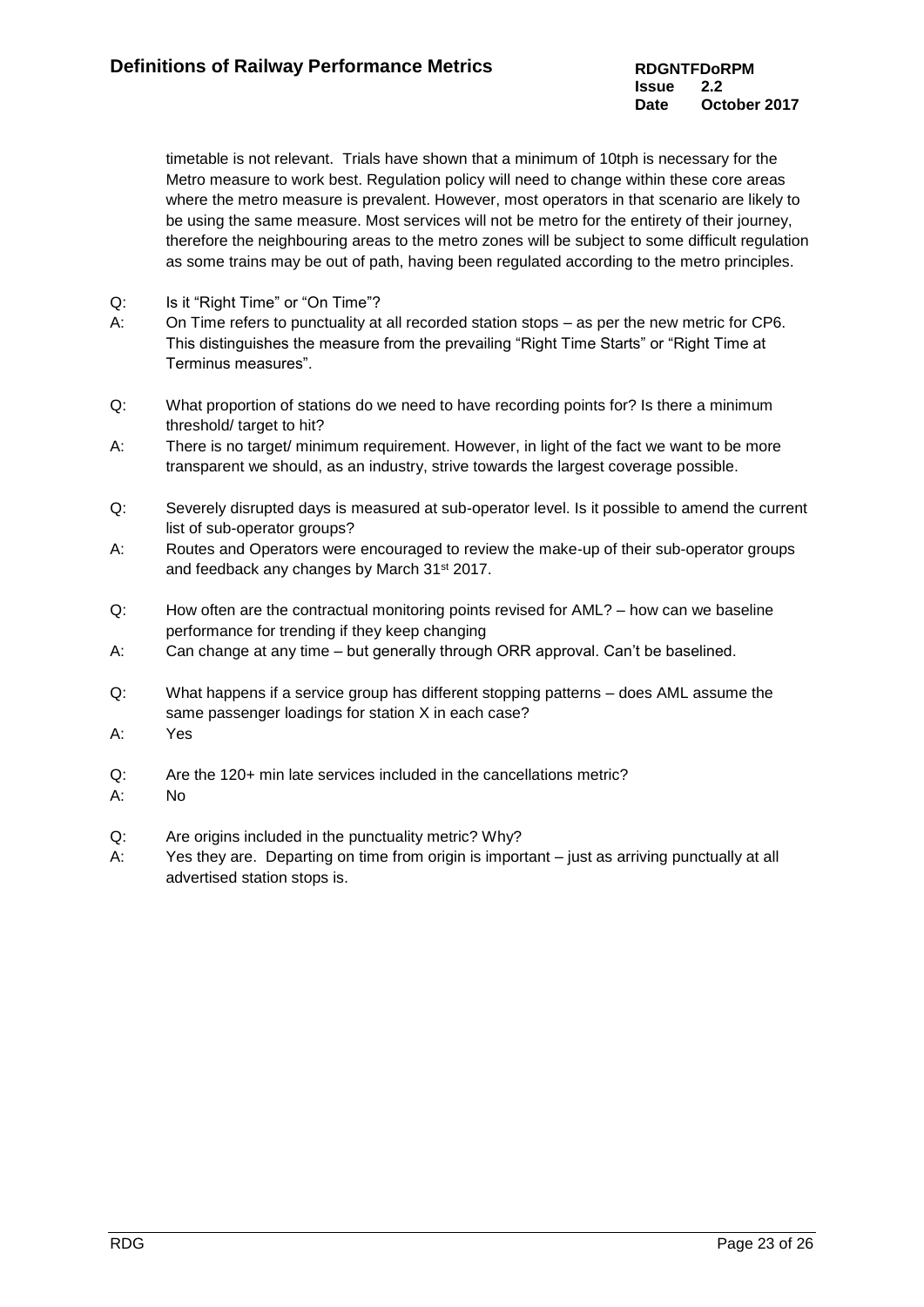# **7 Dealing with Specific Timetabling Scenarios**

Outlined below are some of the more common questions on how Performance Measurements handles circumstances when the Applicable Timetable is in question

# **7.1 Scenario 1**

**An emergency timetable was agreed between Network Rail and the TOC prior to 22h00, but none/not all the revised schedules were uploaded into TOPS/TRUST by the cut-off**

*Metrics should be measured against the emergency timetable, provided the changes were advertised to the passengers the same evening.*

Evidence, in the form of the revised timetable or at least a summary of the changes by route, the time period they were being revised for, which demonstrates that this was agreed before 22h00 (for example the relevant information uploaded to the NRES website at 22h00), will be needed.

# **7.2 Scenario 2**

### **An emergency timetable was agreed between Network Rail and the TOC prior to 2200, but some/all of the revised schedules were uploaded into TOPS/TRUST incorrectly**

*Metrics should be measured against the emergency timetable, provided the changes have been advertised.*

Evidence required will be the same as in Scenario 1

# **7.3 Scenario 3**

### **A revised timetable was issued for weekend engineering works, but the timings in TOPS failed to reflect this**

*Metrics should be measured against the revised timetable.*

Evidence needed would be the timetable booklet (in electronic form) showing the correct timings and TRUST printouts showing the incorrect plan as measured against.

## **7.4 Scenario 4**

## **Neither the public timetable as advertised nor TOPS/TRUST reflected the GBTT timings the TOC requested in its timetable bid**

*Metrics should not be altered.*

Typically this applies when the public differential is applied incorrectly when the schedules are made for GBTT. As far as the passenger is concerned the train should run to the times advertised, regardless of whether they are incorrect due to a process error.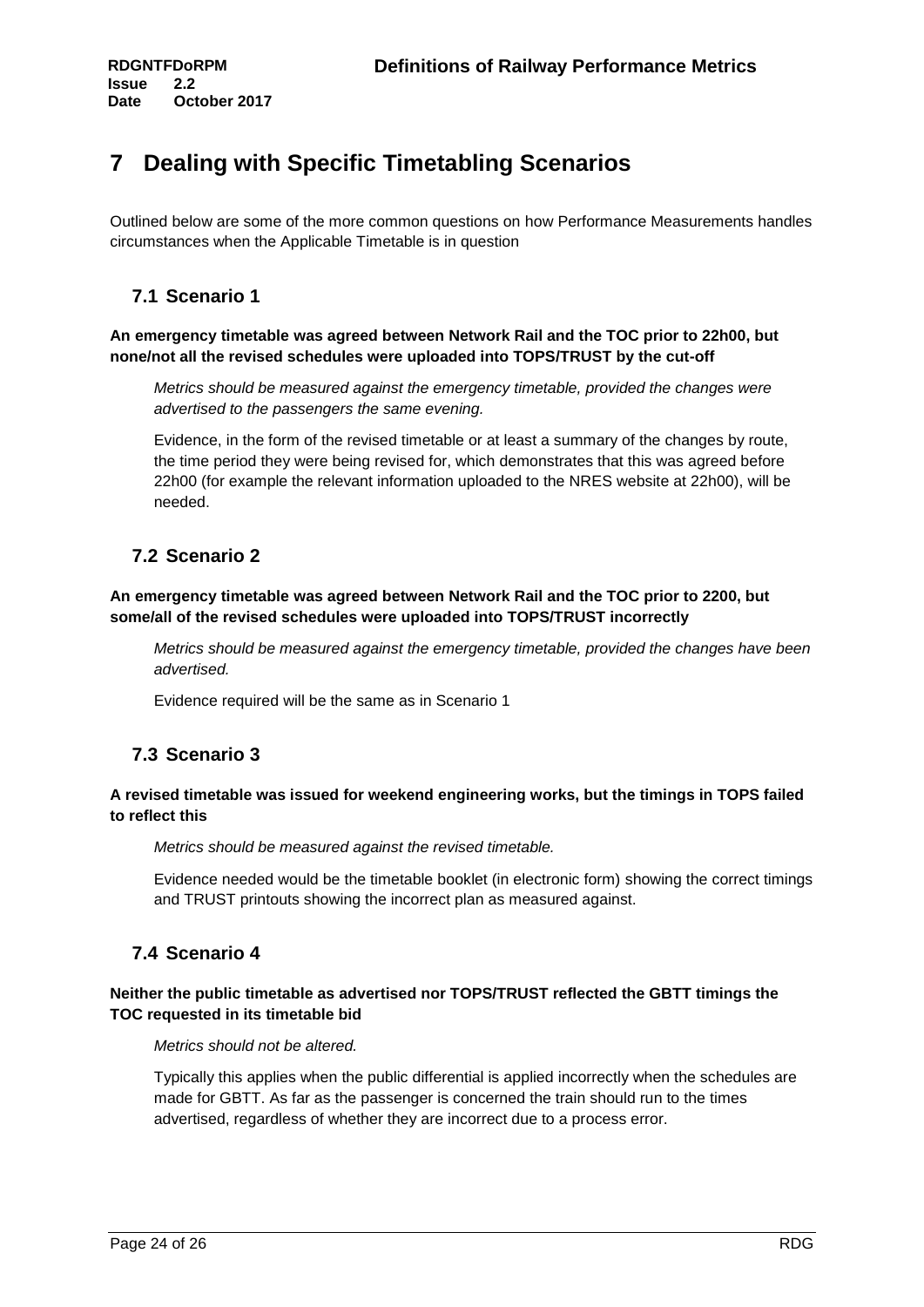# **7.5 Scenario 5**

#### **We ran VSTP schedules on the day to deal with the disruption that occurred**

*Metrics should not be altered*.

It is measured against the plan as agreed the night before, regardless of what happened on the day.

# **7.6 Scenario 6**

**An emergency timetable was agreed between Network Rail and the TOC prior to 22h00 and the schedules were uploaded into TOPS/TRUST correctly. However, on the day the subsequent emergency timetable was further amended because of the return to use of some of the resources / assets that were the cause of the emergency timetable**

*Metrics should be measured against the emergency timetable, provided the changes have been advertised.*

Evidence required will be the same as in Scenario 1

# **7.7 Scenario 7**

**An emergency timetable was agreed between Network Rail and the TOC prior to 22h00 and the schedules were uploaded into TOPS/TRUST correctly. However, on the day the emergency timetable was withdrawn because of the full return to use of the resources / assets that were the cause of the emergency timetable**

*Metrics should be measured against the emergency timetable, provided the changes have been advertised.*

Evidence required will be the same as Scenario 1.

# **7.8 Scenario 8**

**An emergency timetable was not agreed between Network Rail and the TOC prior to 22h00 and the schedules were not uploaded into TOPS/TRUST correctly. However, on the day an emergency timetable was instigated that spans more than one service day**

*Metrics should be measured against the timetable that existed prior to 22h00 the previous night.*

# **7.9 Scenario 9**

**An emergency timetable was agreed between Network Rail and the TOC between 22h00 and 04h00 and the schedules were uploaded into TOPS/TRUST correctly.**

*Metrics should be measured against the timetable that existed prior to 22h00 the previous night.*